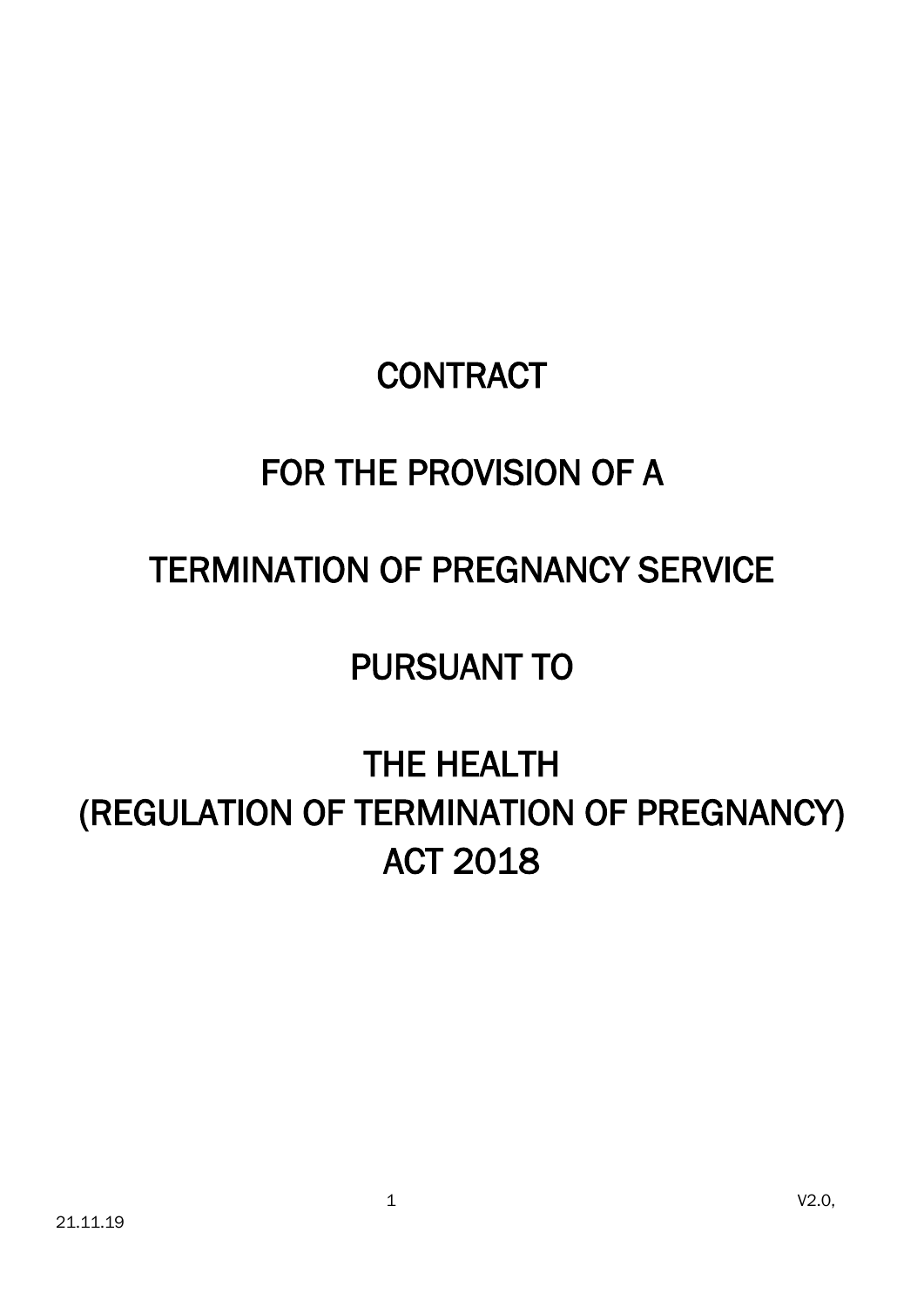| $\mathbf{1}$ . |  |
|----------------|--|
| 2.             |  |
| 3.             |  |
| 4.             |  |
| 5.             |  |
| 6.             |  |
| 7.             |  |
| 8.             |  |
| 9.             |  |
|                |  |
|                |  |
|                |  |
|                |  |
|                |  |
|                |  |
|                |  |
|                |  |
|                |  |
|                |  |
|                |  |
|                |  |
|                |  |
|                |  |
|                |  |
|                |  |
|                |  |
|                |  |
|                |  |
|                |  |
|                |  |
|                |  |
|                |  |
| 1.             |  |
| 2.             |  |
|                |  |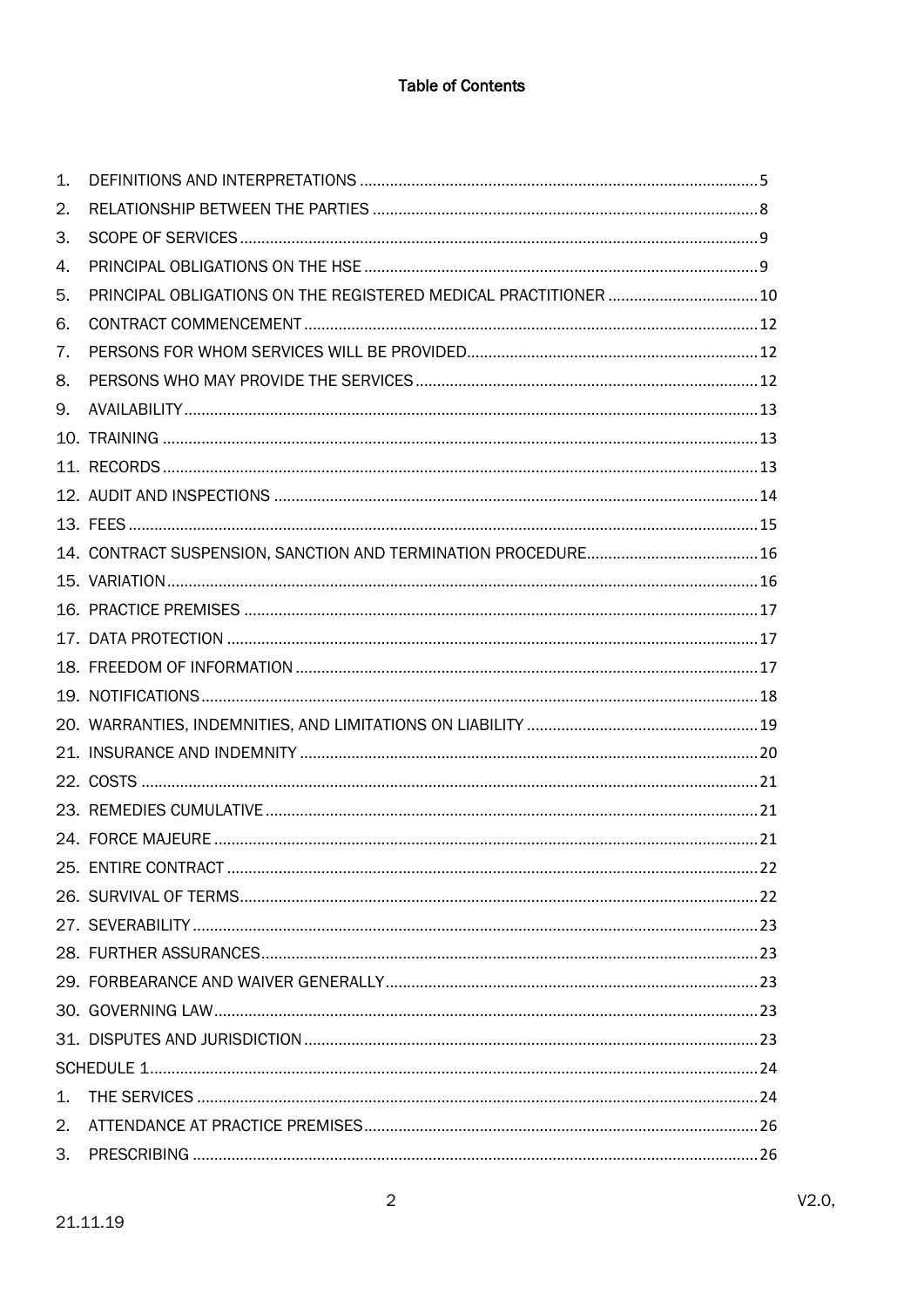|                | 1. FEES AND ALLOWANCES PAYABLE TO REGISTERED MEDICAL PRACTITIONERS 28 |  |
|----------------|-----------------------------------------------------------------------|--|
|                |                                                                       |  |
| $\mathbf{1}$ . |                                                                       |  |
| 2.             |                                                                       |  |
| 3.             |                                                                       |  |
| 4.             |                                                                       |  |
|                |                                                                       |  |
|                |                                                                       |  |
| $1_{-}$        |                                                                       |  |
| 2.             |                                                                       |  |
| 3.             |                                                                       |  |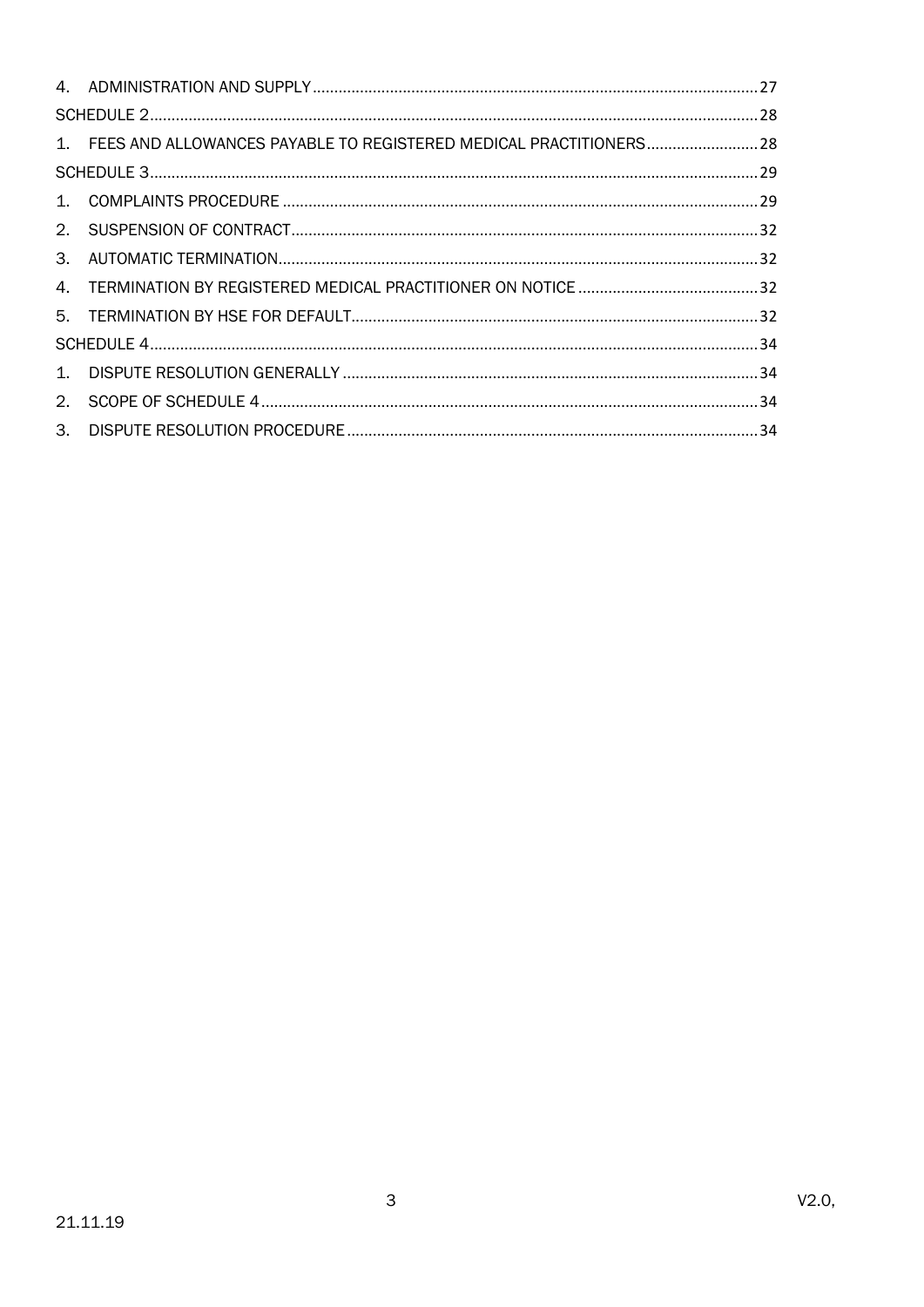## CONTRACTOR DETAILS AND ACCEPTANCE FORM

I………………………..…………… (hereafter called the "Registered Medical Practitioner") having practice premises as set out below and being a medical practitioner entered in the Register of Medical Practitioners maintained by the Irish Medical Council in that name, practising in the State, hereby agree to deliver the Services in accordance with the terms and conditions set out in this Contract to Eligible Patients.

| 1.  | <b>Registered Medical Practitioner's</b><br><b>Full Name</b><br>(as it appears on the Irish Medical<br>Council Register) |    |     |     |     |              |     |     |
|-----|--------------------------------------------------------------------------------------------------------------------------|----|-----|-----|-----|--------------|-----|-----|
| 2.  | <b>Irish Medical Council Number</b>                                                                                      |    |     |     |     |              |     |     |
| 3.  | <b>Medical Council Register- (Please</b><br>specify which Register)                                                      |    |     |     |     |              |     |     |
| 4.  | <b>Practice Premises Address</b>                                                                                         |    |     |     |     |              |     |     |
| 5.  | <b>Practice Eircode</b>                                                                                                  |    |     |     |     |              |     |     |
| 6.  | <b>Correspondence Address</b>                                                                                            |    |     |     |     |              |     |     |
| 7.  | <b>GMS Panel Number</b><br>(where applicable)                                                                            |    |     |     |     |              |     |     |
| 8.  | <b>Telephone Number</b>                                                                                                  |    |     |     |     |              |     |     |
| 9.  | <b>Fax Number</b>                                                                                                        |    |     |     |     |              |     |     |
| 10. | <b>Email Address</b>                                                                                                     |    |     |     |     |              |     |     |
|     | Normal/ Routine Surgery Hours<br>(please insert hours)                                                                   |    | Mon | Tue | Wed | <b>Thurs</b> | Fri | Sat |
| 11. |                                                                                                                          | Am |     |     |     |              |     |     |
|     |                                                                                                                          | Pm |     |     |     |              |     |     |

The Registered Medical Practitioner agrees to notify the HSE of any changes or proposed changes in respect of any information provided in this Contractor Details and Acceptance Form in accordance with the Notice provisions at Clause 19 of the Contract.

By signing below, the Parties hereby agree to the above and to the terms of the Contract.

| Signed by an Authorised Representative of the HSE: |
|----------------------------------------------------|
|                                                    |
| <b>Printed Name &amp; Title:</b>                   |
| Date:                                              |
|                                                    |

The HSE intends to compile a list of names and contact details of Registered Medical Practitioners who enter into a Contract to provide the Services for patient information and service accessibility purposes. If you would not like to be included on this list please tick the box.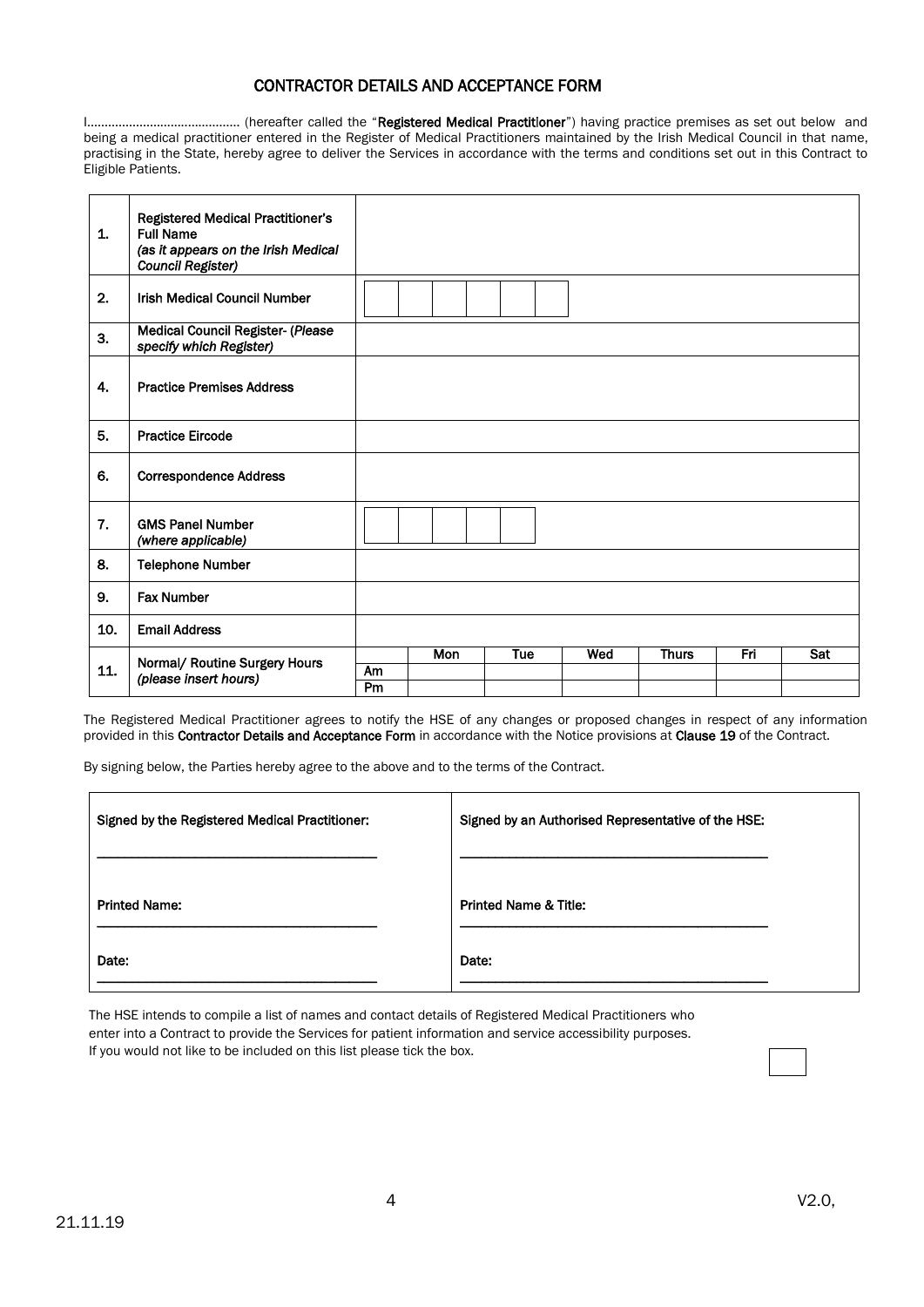## This Contract is made between:

- (1) The Health Service Executive ("HSE"); and
- (2) The Registered Medical Practitioner whose name appears on the Contractor Details and Acceptance Form to this Contract ("the Contractor").

## RECITALS

- A. The HSE is a statutory body created by the Health Act, 2004 to manage and deliver, or arrange to be delivered on its behalf, health and personal social services. Its object is to use the resources available to it in the most beneficial, effective and efficient manner to improve, promote and protect the health and welfare of the public. The HSE has the power, subject to its available resources and to any directions from the Minister for Health, to enter into arrangements for the provision of health or personal social services on its behalf.
- B. The Health (Regulation of Termination of Pregnancy) Act 2018 provides the legislative basis allowing for the termination of pregnancy under certain circumstances.
- C. The HSE and the Registered Medical Practitioner wish to enter into a contract under which the Registered Medical Practitioner and/or Qualified Persons and/or Medical Practitioners acting in a locum capacity on behalf of the Registered Medical Practitioner will provide termination of pregnancy services (the "Services" as more specifically detailed herein) in accordance with the provisions of this Contract.

## IT IS HEREBY AGREED AS FOLLOWS:

## <span id="page-4-0"></span>1. DEFINITIONS AND INTERPRETATIONS

1.1 In this Contract, the following terms will have the following meanings unless the context otherwise provides:

> "Act" means the Health (Regulation of Termination of Pregnancy) Act 2018, and any Statutory Instruments made thereunder.

"Act of 2007" means the Medical Practitioners Act 2007 (as amended).

"Authorised Representative(s)" means the person(s) nominated by a Party duly and properly authorised to represent such Party for the purposes of signing the Contractor Details and Acceptance Form and/or applying the terms and conditions of this Contract.

"Claims" means claims for payment of the Fees submitted by the Registered Medical Practitioner for the provision of Services under the terms and conditions of this Contract.

"Community Health Organisation" or "CHO" means one of nine organisational units for the operational delivery of Community Healthcare Services in Ireland.

"Community Healthcare Services" means the broad range of services that are provided outside of the acute hospital system and includes primary care, social care, mental health, and health & wellbeing services. These services are delivered through the HSE and its funded agencies to people in local communities, as close as possible to people's homes.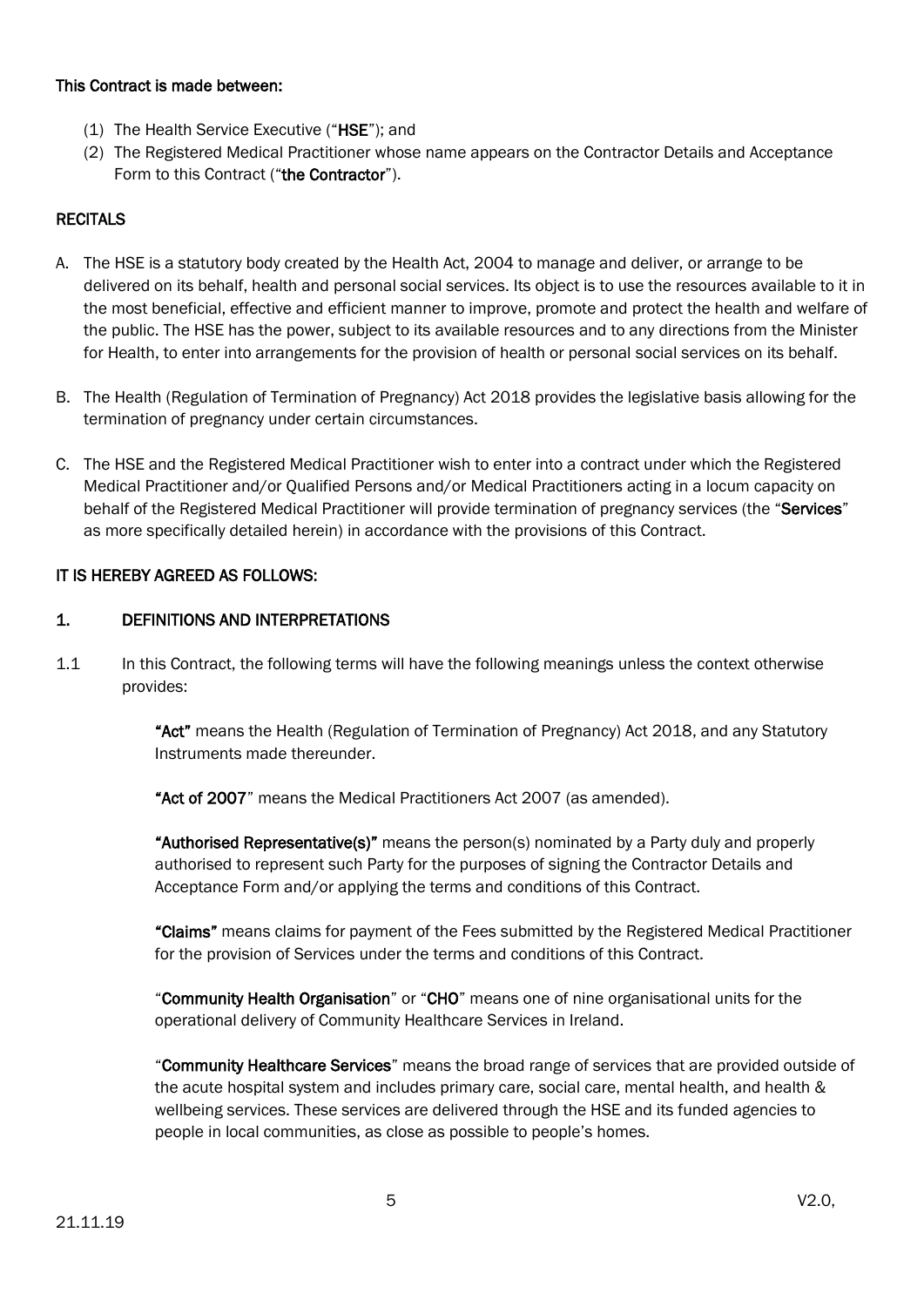"Contract" means the terms and conditions of this document, including the Schedules and the Contractor Details and Acceptance Form hereto.

"Contractor Details and Acceptance Form" means the form following the Contract cover page, which must be completed by the Registered Medical Practitioner as a condition precedent to entering this Contract to provide the Services and which is signed by both the Registered Medical Practitioner and the HSE (or an Authorised Representative thereof) wherein each Party accepts the terms of this Contract.

"Director General" means the Director General of the HSE and, save as followed by the words 'in person' includes any employee of the HSE to whom, from time to time, a function of the Director General has been delegated or sub-delegated in accordance with Section 16H of the Health Act 2004, as inserted by Section 7 of the Health Service Executive (Governance) Act 2013.

"Eligible Patient" means a Woman who is eligible under Section 62A of the Health Act 1970 (as inserted by section 26 of the Act) to avail of the Services.

**"Fees"** means the fees payable to the Registered Medical Practitioner for the provision of the Services in accordance with Clause 13.

"Good Professional Practice" is to be construed in accordance with the Irish Medical Council's Guide to Professional Conduct and Ethics for Registered Medical Practitioners, as may be amended from time to time and clinical guidelines issued from time to time by the Irish College of General Practitioners.

"GP Practice Management System" means the IT software system in use in the Contractor's practice.

"HSE Information & Counselling Helpline" means the Helpline provided by the HSE as outlined in the Model of Care.

"Indemnity" means a policy of medical indemnity insurance or other indemnity arrangement against losses arising from claims in respect of civil liability arising from the provision of the Services.

"Medical Practitioner" has the meaning ascribed to it under the Act.

"Medical Termination of Pregnancy (has not exceeded nine (9) weeks of pregnancy) Care Pathway" means the Medical Termination of Pregnancy (has not exceeded nine (9) weeks of pregnancy) Care Pathway outlined in the Model of Care.

"Minister" means the Minister for Health.

"Model of Care" means the Model of Care and the Medical Termination of Pregnancy (has not exceeded nine (9) weeks of pregnancy) Care Pathway as published by the HSE and as may be amended from time to time in accordance with the requirements of Good Professional Practice.

"Practice Premises" means the premises at which the Services will be provided under the Contract, as specified by the Registered Medical Practitioner in the Contractor Details and Acceptance Form or as thereafter notified by the Registered Medical Practitioner to the HSE and agreed by the HSE.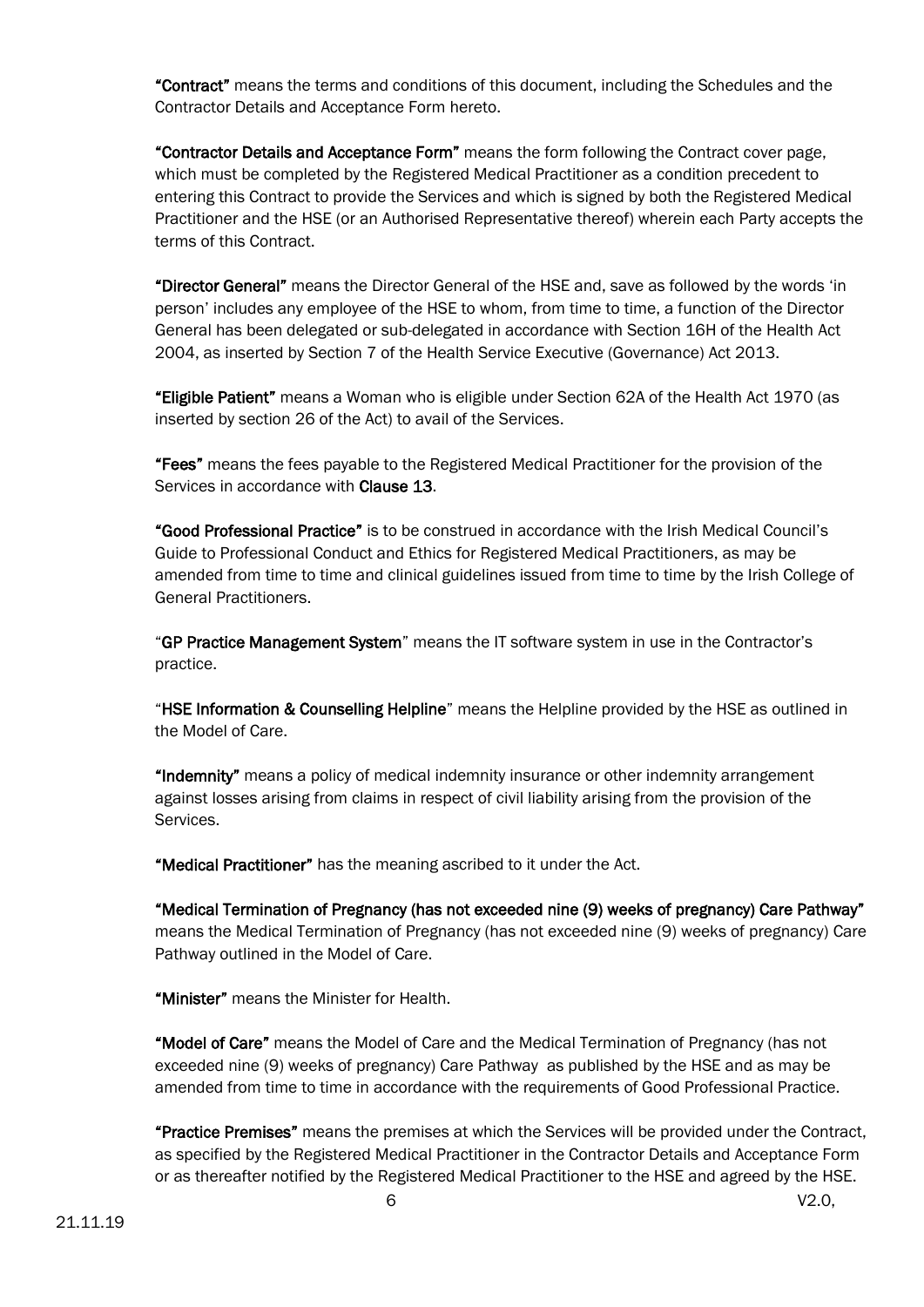"Parties" means the HSE and the Registered Medical Practitioner, and "Party" means either one of them.

"Patient Information Leaflet" means any patient information leaflet included in a pack with the medication prescribed, administered and supplied to appropriate Eligible Patients by the Registered Medical Practitioner in the provision of the Service.

"Qualified Person" means a Medical Practitioner:

- (a) who is employed or contracted by the Registered Medical Practitioner to provide the Services in the Practice Premises in accordance with the terms of this Contract;
- (b) whose Irish Medical Council registration is not under suspension pursuant to Section 60 or 71(e) of the Act of 2007;
- (c) who has not had conditions attached to his registration by the Irish Medical Council pursuant to Section 71(c) of the Act of 2007 (including restrictions on the practice of medicine that may be engaged in by the practitioner);
- (d) who does not hold any contract with the HSE that is under suspension or has been terminated by the HSE for cause;
- (e) who has not had a Contract for the Provision of the Termination of Pregnancy Service terminated by the HSE in accordance with Schedule 3; and
- (f) who the Registered Medical Practitioner (acting reasonably) is satisfied is suitable, competent and qualified to provide the Services in accordance with the terms of this Contract.

"Registered Medical Practitioner" means a Medical Practitioner:

- (g) listed on the Contractor Details and Acceptance Form;
- (h) whose Irish Medical Council registration is not under suspension pursuant to Section 60 or 71(e) of the Act of 2007;
- (i) who has not had conditions attached to his registration by the Irish Medical Council pursuant to Section 71(c) of the Act of 2007 (including restrictions on the practice of medicine that may be engaged in by the practitioner);
- (j) who does not hold any contract with the HSE that is under suspension or has been terminated by the HSE for cause;
- (k) who has not had a Contract for the Provision of the Termination of Pregnancy Service terminated by the HSE in accordance with Schedule 3.

"Records" means the records created and/or maintained by the Registered Medical Practitioner or a Qualified Person, whether in paper or electronic form, as further described in Clause 11 herein.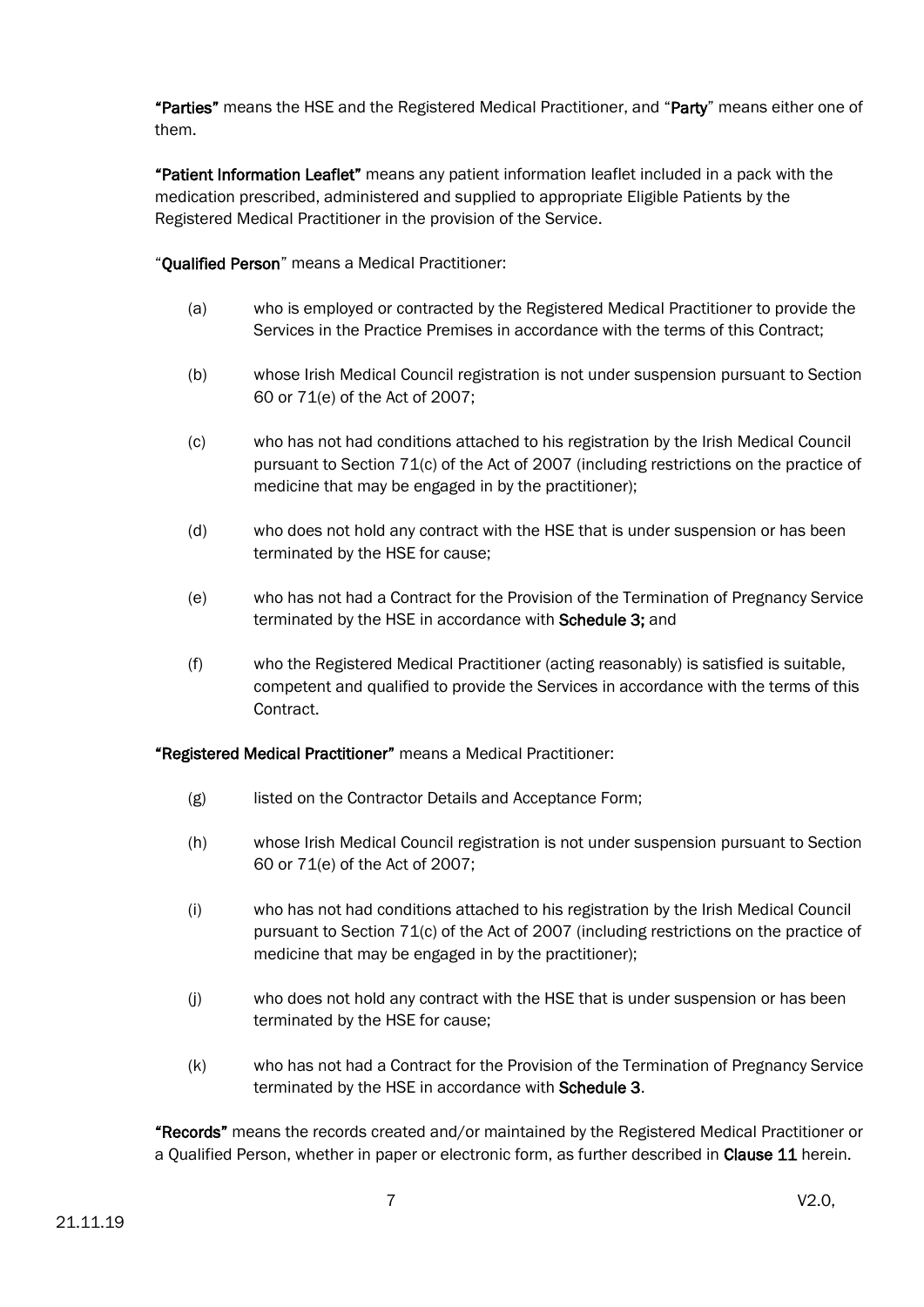"Representative Bodies" means bodies that may be recognised by the HSE as being a representative body for Registered Medical Practitioners.

"Scope of Services" means the scope of the Services to be provided under this Contract as further described in the Scope of Services schedule appended hereto at Schedule 1.

"Services" means the termination of pregnancy services set out in Section 12 of the Act as further described in the Scope of Services appended hereto at Schedule 1.

"Staff" means persons, who may provide support to the Registered Medical Practitioner and/or a Qualified Person in the provision of the Services in accordance with this Contract. Staff may include, without limitation, practice nurses and practice secretaries.

"Woman" has the same meaning as ascribed to it in the Act.

"Working Days" means any day other than a Saturday, Sunday or bank or public holiday in Ireland.

- 1.2 Save as otherwise provided herein, references to clauses and schedules are to those contained in this Contract. The schedules form an integral part of this Contract and reference to this Contract includes reference thereto. Headings are inserted for convenience only and do not affect the construction of this Contract.
- 1.3 Unless the context requires otherwise, words in the singular may include the plural and vice versa.
- 1.4 Unless the context requires otherwise words importing the masculine gender will include the feminine gender and vice versa.
- 1.5 Reference to the words "include" or "including" are to be construed without limitation to the generality of the preceding words.
- 1.6 References to any statute, enactment, order, regulation or other similar instrument, including the Act, will be construed as a reference to the statute, enactment, order, regulation or instrument as amended or replaced by any subsequent enactment, modification, order, regulation or instrument. References to any statute, enactment, order, regulation or other similar instrument will include reference to any regulations made thereunder.
- 1.7 Any performance and compliance obligations imposed on the Parties include the obligation to meet such obligations at their own cost.
- 1.8 Any obligation on the Parties to keep records, data or information includes the obligation to keep them up to date and accessible.

## <span id="page-7-0"></span>2. RELATIONSHIP BETWEEN THE PARTIES

- 2.1 This Contract is a contract for the provision of services. The Registered Medical Practitioner is an independent provider of services and is not an employee, partner, or agent of the HSE.
- 2.2 Neither Party to this Contract will be the authorised agent of the other Party or have the right or authority, either express or implied, to create or incur any liability against or on behalf of any other Party, other than those obligations and liabilities set out hereunder. In particular, the Registered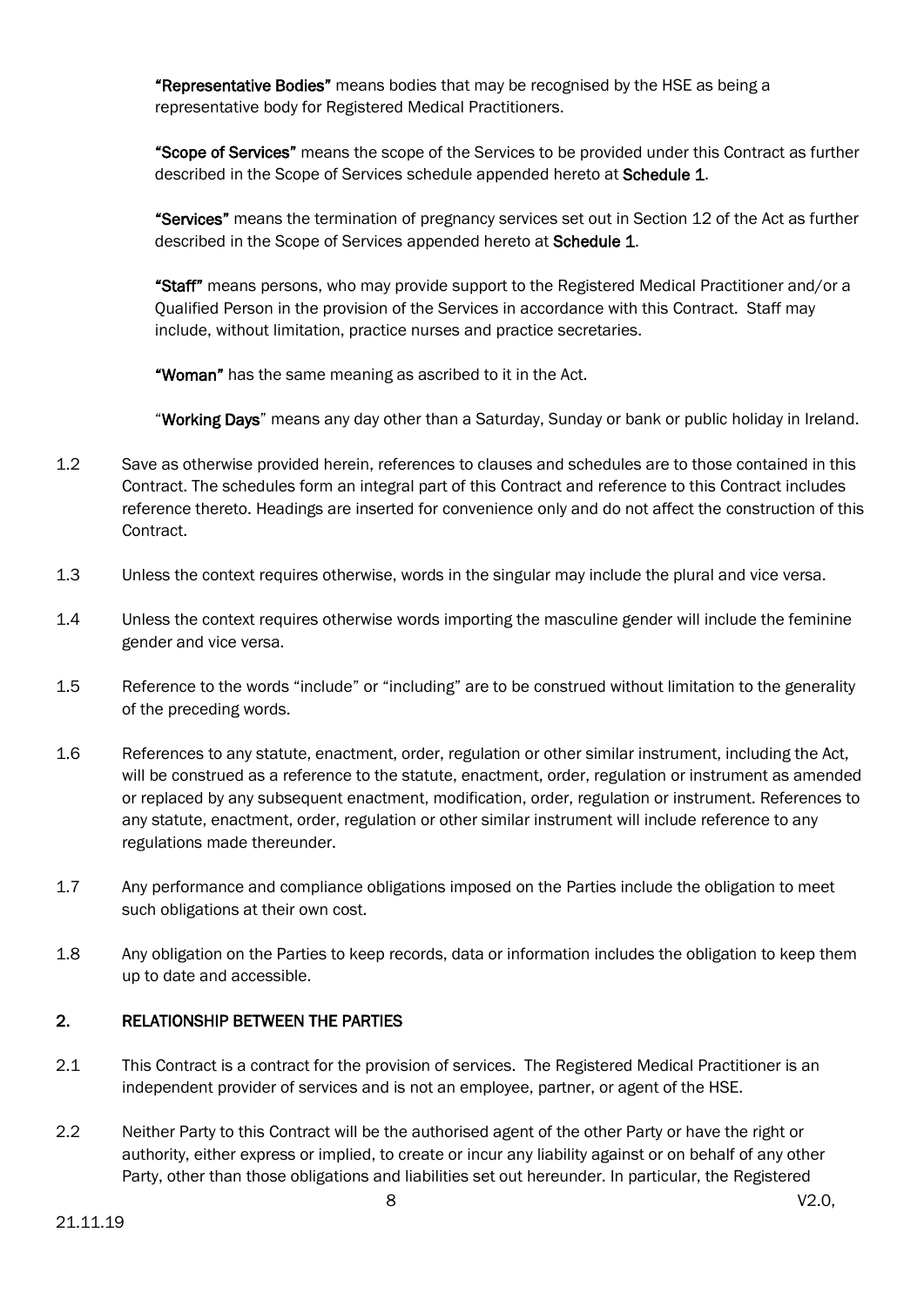Medical Practitioner will not hold himself out, nor permit any person to hold himself out, as being authorised to bind or pledge the credit of the HSE in any way and will not do any act that might reasonably create the impression that he is so authorised.

- 2.3 Nothing in this Contract and no action taken by the Parties under this Contract will constitute a partnership, association, joint venture or other cooperative entity between the Parties.
- 2.4 The HSE does not by entering into this Contract, and will not as a result of anything done by the Registered Medical Practitioner in connection with the performance of this Contract, incur any contractual liability to any other person.
- 2.5 The Registered Medical Practitioner does not by entering into this Contract, and will not as a result of anything done by the HSE in connection with the performance of this Contract, incur any contractual liability to any other person.
- 2.6 This Contract does not create any right enforceable by any person not a Party to it.
- 2.7 In complying with this Contract, in exercising its rights under this Contract, and in performing its obligations under this Contract, the Registered Medical Practitioner must act reasonably and in good faith at all times.
- 2.8 In complying with this Contract, in exercising its rights under the Contract, and in performing its obligations under this Contract, the HSE must act reasonably and in good faith as a responsible public body required to discharge its functions under the Health Act 2004 (as amended) at all times.

## <span id="page-8-0"></span>3. SCOPE OF SERVICES

The scope of the Services to be provided under this Contract is as set out in Section 12 of the Act and as further described in the Scope of Services schedule appended hereto at Schedule 1.

## <span id="page-8-1"></span>4. PRINCIPAL OBLIGATIONS ON THE HSE

- 4.1 The HSE will procure or provide to the Registered Medical Practitioner the necessary medicinal products for use in the provision of the Services under this Contract and not for any other purpose.
- 4.2 The HSE will provide the Registered Medical Practitioner with relevant literature in relation to the Services.
- 4.3 The HSE will facilitate training of the Registered Medical Practitioner involved in the provision of the Services. The cost of certain HSE approved training courses provided by the Irish College of General Practitioners (ICGP) for the purposes of the Service will be borne by the HSE. Such courses shall be free of charge for Registered Medical Practitioners.
- 4.4 The HSE will compile a list of names and contact details (as provided by the Registered Medical Practitioner on the Contractor Details and Acceptance Form or as otherwise notified to and agreed by the HSE) of those Registered Medical Practitioners who have entered into a Contract with the HSE to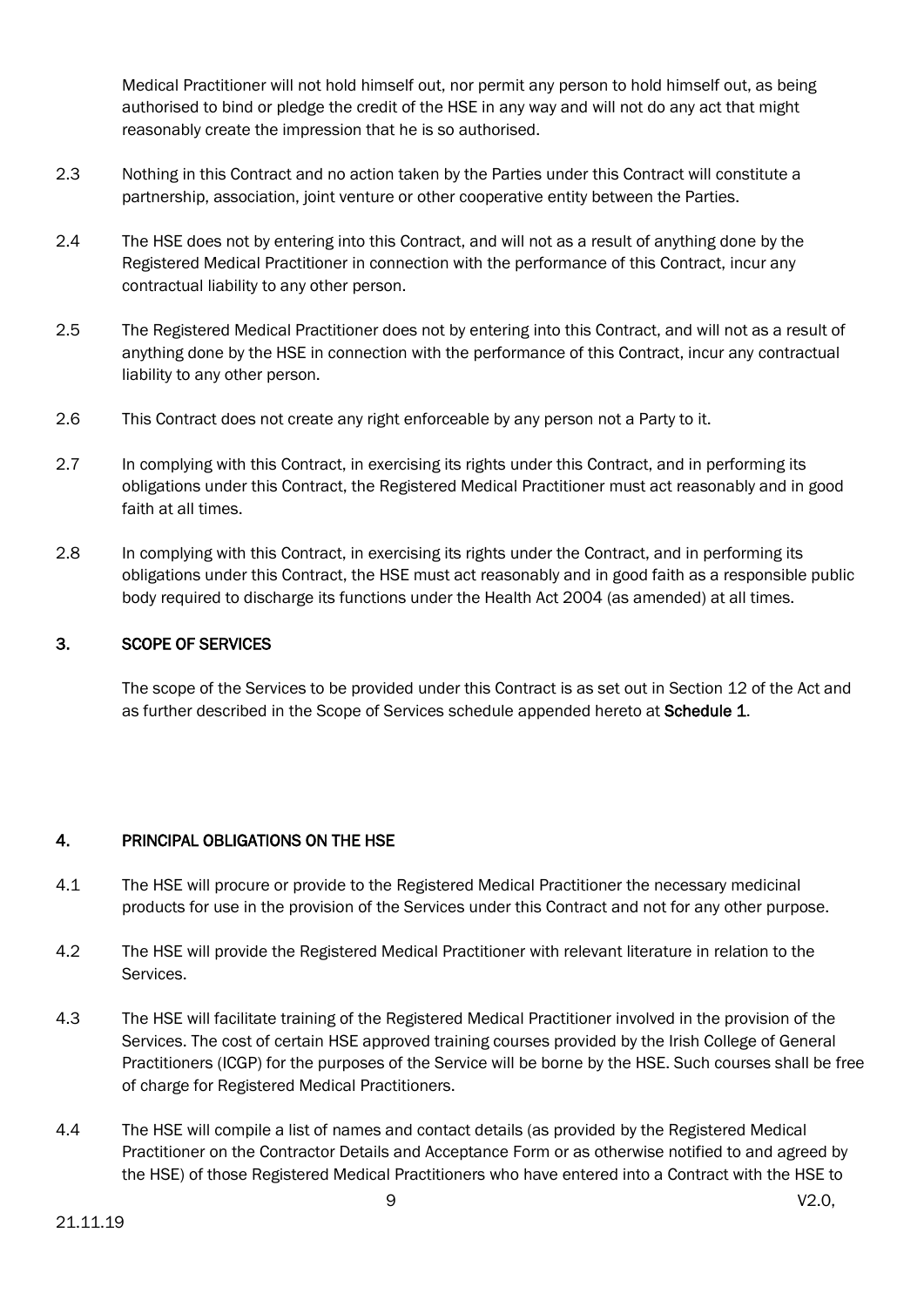provide the Services. A list of Registered Medical Practitioners who so consent will be published and publicly communicated on websites designated by the HSE from time to time and via a telephone number designated by the HSE from time to time where members of the public can call to request information relating to the Services.

## <span id="page-9-0"></span>5. PRINCIPAL OBLIGATIONS ON THE REGISTERED MEDICAL PRACTITIONER

- 5.1 In consideration of being appointed and being paid the Fees and subject to **Clause 8**, the Registered Medical Practitioner will provide and/or arrange for one or more Qualified Persons or Medical Practitioners acting in a locum capacity on behalf of the Registered Medical Practitioner to provide the Services to Eligible Patients at the Practice Premises in accordance with the terms and conditions of this Contract.
- 5.2 Without prejudice to the generality of the foregoing, the Registered Medical Practitioner agrees to:
	- (a) provide and/or arrange for one or more Qualified Persons or Medical Practitioners acting in a locum capacity on behalf of the Registered Medical Practitioner to provide the Services to Eligible Patients in accordance with:
		- (i) the Act;
		- (ii) the terms of this Contract;
		- (iii) the Model of Care, as may be amended from time to time;
		- (iv) the Scope of Services (as appended hereto as Schedule 1);and
		- (v) Good Professional Practice.
	- (b) comply (and ensure that all Qualified Persons, Medical Practitioners acting in a locum capacity on behalf of the Registered Medical Practitioner, and Staff comply) with all applicable laws, statutes, and regulations from time to time in force, including without limitation all relevant laws and regulations relating to the provision of the Services such as relevant health and safety legislation and data protection legislation as may be amended from time to time;
	- (c) act (and ensure that any Qualified Persons, Medical Practitioners acting in a locum capacity on behalf of the Registered Medical Practitioner, and Staff act) in a competent and efficient manner and in the best interests of Eligible Patients;
	- (d) exercise (and ensure that any Qualified Persons, Medical Practitioners acting in a locum capacity on behalf of the Registered Medical Practitioner, and Staff exercise) due diligence and to comply (and ensure that any Qualified Persons, Medical Practitioners acting in a locum capacity on behalf of the Registered Medical Practitioner, and Staff comply) fully with applicable professional standards and legislation;
	- (e) notify the HSE promptly and in writing in accordance with Clause 19 of any of the following:
		- (i) in relation to a regulatory body in or outside of Ireland: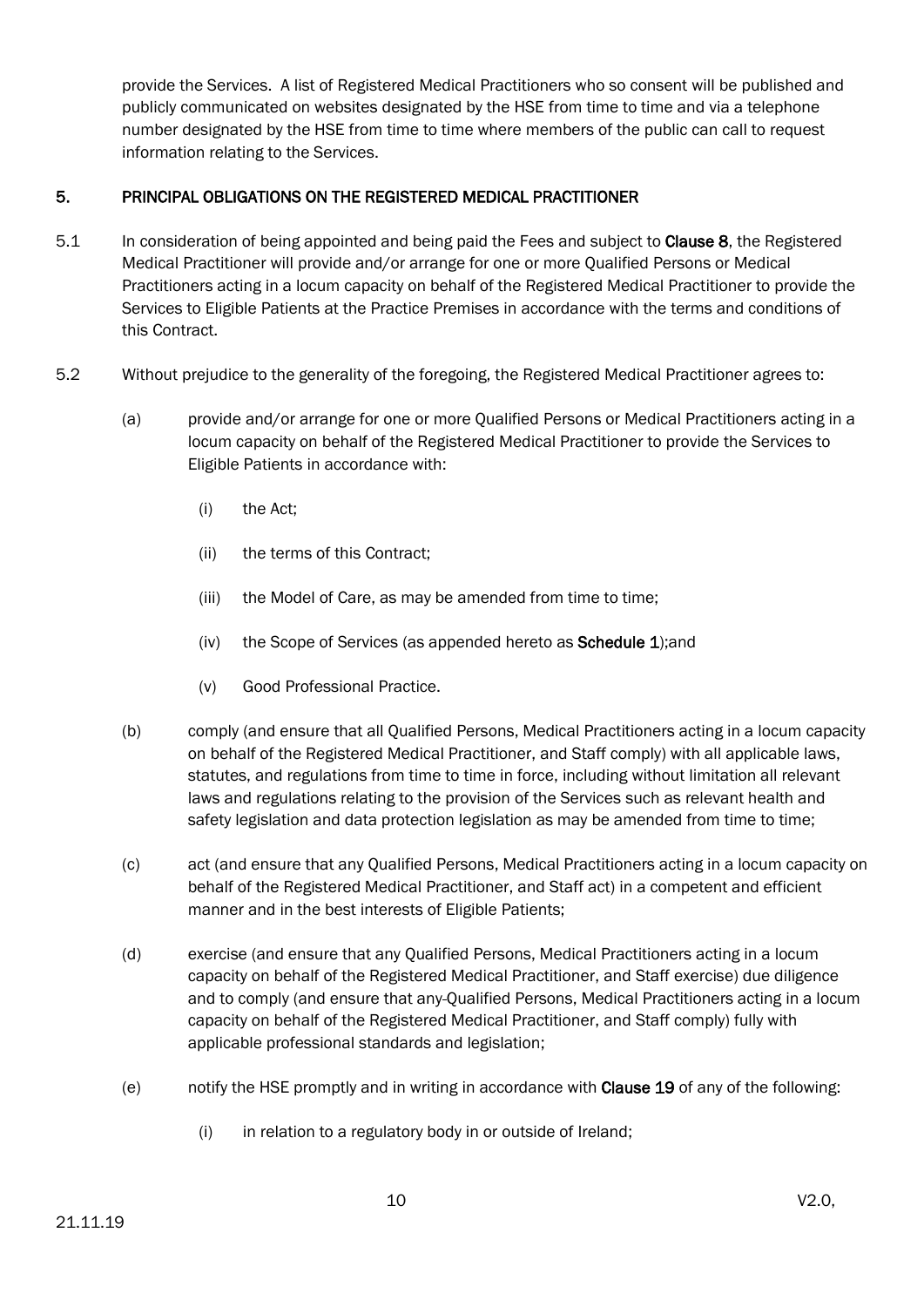- a. the imposition of any conditions on any registration or license held by the Registered Medical Practitioner or a Qualified Person;
- b. the imposition of any sanctions imposed on any registration or licence held by the Registered Medical Practitioner or a Qualified Person;
- c. the suspension, withdrawal or removal of any registration or license held by the Registered Medical Practitioner or a Qualified Person.
- (ii) the conviction of a criminal nature, whether imposed in or outside of Ireland in respect of the Registered Medical Practitioner or any Qualified Person;
- (iii) the Registered Medical Practitioner, any Qualified Person, or Staff's failure to obtain or loss of any of the Requisite Insurances and/or Indemnity cover;
- (iv) any claims or legal correspondence of which the Registered Medical Practitioner, any Qualified Person, any Medical Practitioner acting in a locum capacity on behalf of the Registered Medical Practitioner, or a member of Staff receives notice and relate to the performance of the Services by the Registered Medical Practitioner, a Qualified Person, a Medical Practitioner acting in a locum capacity on behalf of the Registered Medical Practitioner, or Staff;
- (f) provide all personnel, equipment, facilities, materials, services and other resources necessary or appropriate for the safe, full and proper performance of the Services, except as provided in Clause 4.1.
- (g) ensure that he and each Qualified Person maintains his skills and competency for provision of the Services and be familiar with all relevant clinical updates;
- (h) ensure that he and each Qualified Person and each Medical Practitioner acting in a locum capacity on behalf of the Registered Medical Practitioner remains registered with the Irish Medical Council at all times when providing the Services;
- (i) provide the HSE with evidence that he and each Qualified Person and each Medical Practitioner acting in a locum capacity on behalf of the Registered Medical Practitioner is registered with the Irish Medical Council and all Requisite Insurances and indemnity are in place within fourteen (14) Working Days of a request being made by the HSE; and
- (j) ensure that each Qualified Person, Medical Practitioner acting in a locum capacity on behalf of the Registered Medical Practitioner, and Staff are made aware of and comply with all relevant provisions of this Contract.
- 5.3 The Registered Medical Practitioner shall fully comply (and ensure that each Qualified Person and Medical Practitioner acting in a locum capacity on behalf of the Registered Medical Practitioner fully complies) with his obligations under Section 20 of the Act to provide Notifications to the Minister. This shall be in a standard template format.
- 5.4 The Registered Medical Practitioner agrees that the medicinal products or other items provided by the HSE for use in the provision of the Services under this Contract are not to be used for any purpose other than as set out in this Contract.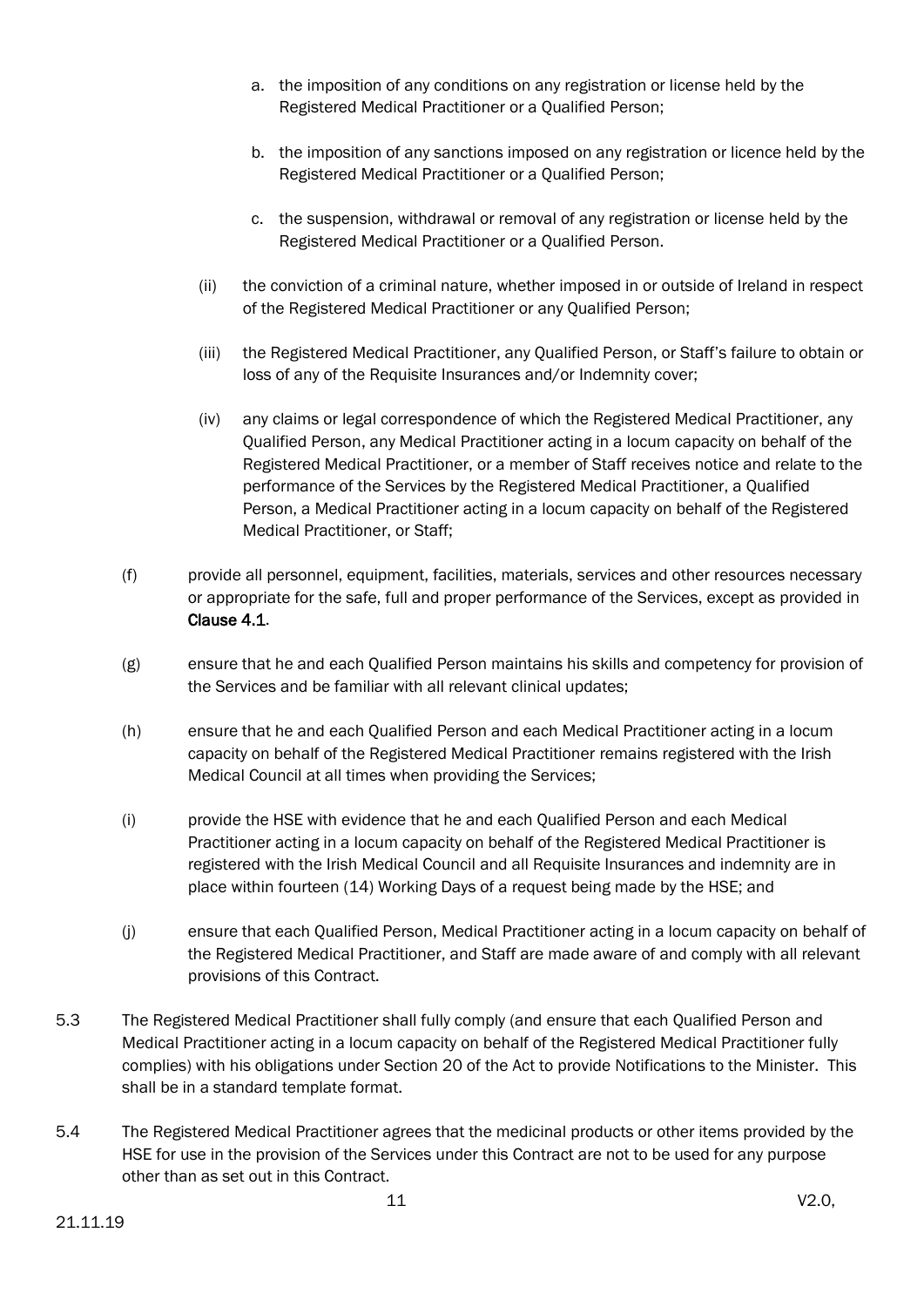- 5.5 The Registered Medical Practitioner will notify the HSE of any developments that, in his opinion, may have an adverse effect on his ability to meet his obligations under this Contract.
- 5.6 The Registered Medical Practitioner will submit a minimum data return to the HSE on an annual basis in respect of the Services provided under this Contract. The annual data return will be anonymised and submitted to the HSE in an electronic format. The annual data return is solely for the purpose of evaluating the service and to inform future health policy in this area.
- 5.7 The Registered Medical Practitioner will at all times be in a position to demonstrate that his and any Qualified Persons' English language competency meets the minimum language requirements as determined by the Irish Medical Council or the HSE.

## <span id="page-11-0"></span>6. CONTRACT COMMENCEMENT

- 6.1 This Contract will come into force on the date on which both (a) all Parties have signed the Contractor Details and Acceptance Form and (b) relevant sections of the Act have come in to operation pursuant to commencement order(s) under section 1 of the Act.
- 6.2 This Contract may be suspended or terminated for the reasons set out and in accordance with Schedule 3 hereto.

## <span id="page-11-1"></span>7. PERSONS FOR WHOM SERVICES WILL BE PROVIDED

7.1 The Services may only be provided to Eligible Patients.

## <span id="page-11-2"></span>8. PERSONS WHO MAY PROVIDE THE SERVICES

- 8.1 The Services may only be provided by the Registered Medical Practitioner, a Qualified Person, or a Medical Practitioner acting in a locum capacity on behalf of the Registered Medical Practitioner. In providing the Services, the Registered Medical Practitioner, a Qualified Person, or a Medical Practitioner acting in a locum capacity on behalf of the Registered Medical Practitioner may be supported by the practice nurse.
- 8.2 The Registered Medical Practitioner will ensure that any Staff supporting the Registered Medical Practitioner, a Qualified Person, or a Medical Practitioner acting in a locum capacity on behalf of the Registered Medical Practitioner in the provision of the Services have the requisite knowledge, competence and training to fulfil such role.
- 8.3 The Registered Medical Practitioner will retain full responsibility for both (a) ensuring that the terms of this Contract are strictly adhered to and (b) the proper care of all Eligible Patients in respect of the Services, irrespective of whether the Services are provided personally by the Registered Medical Practitioner, by a Qualified Person, or by a Medical Practitioner acting in a locum capacity on behalf of the Registered Medical Practitioner.
- 8.4 The Contract will be binding upon successors and assigns of the HSE and the name of the HSE appearing in the Contract will be deemed to include the names of its successors and assigns.
- 8.5 The HSE reserves the right to and will at all times be entitled to contract with other individuals and/or companies to provide the Services in accordance with the Act.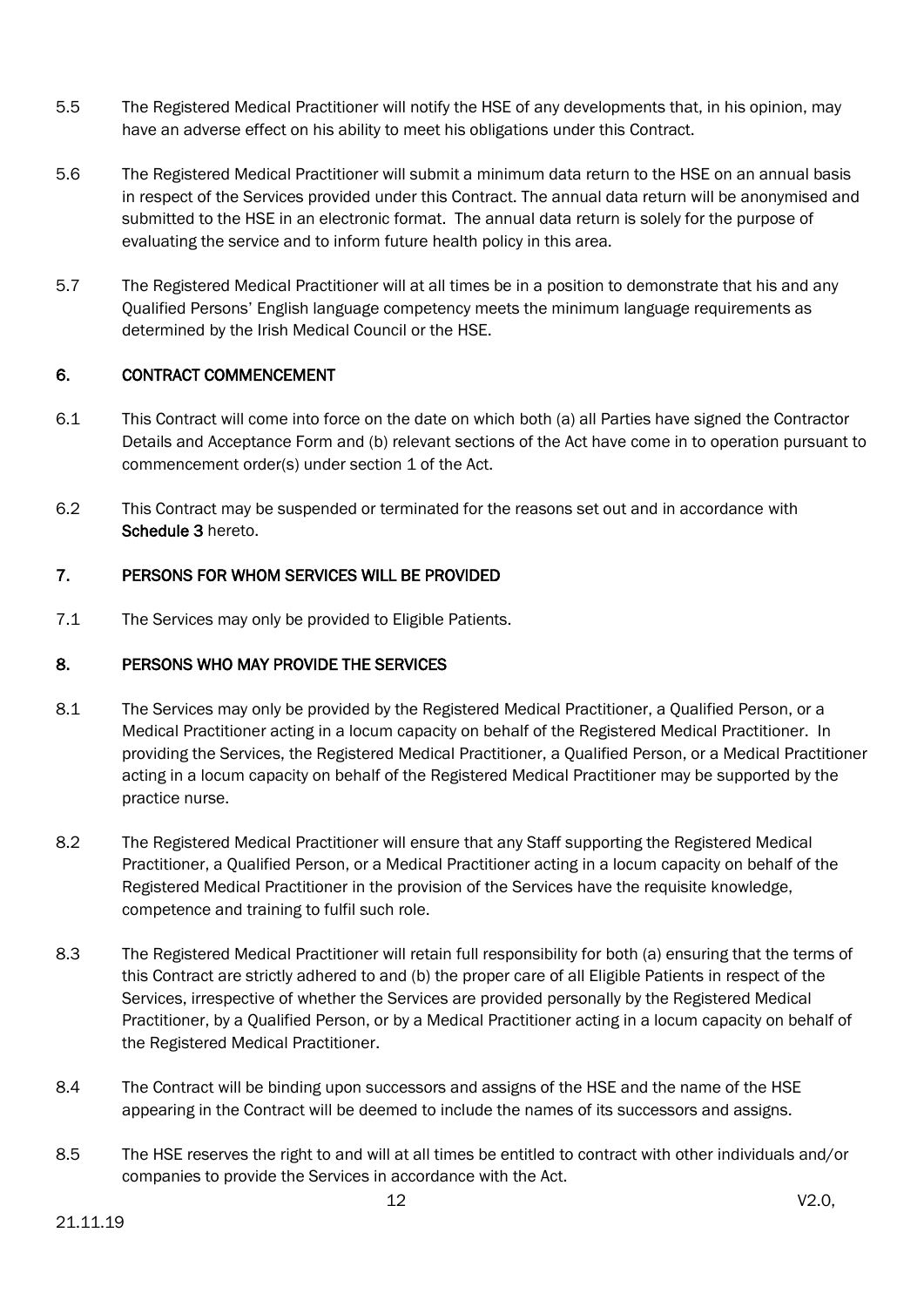## <span id="page-12-0"></span>9. AVAILABILITY

- 9.1 At a minimum, the Registered Medical Practitioner will be routinely available (or ensure that a Qualified Person or a Medical Practitioner acting in a locum capacity on behalf of the Registered Medical Practitioner is routinely available) at the Practice Premises to provide the Services during the Normal/Routine Surgery Hours listed by him on the Contractor Details and Acceptance Form.
- 9.2 The Registered Medical Practitioner will provide prior notification to the HSE of any changes to Normal/Routine Surgery Hours in accordance with Clause 19.

## <span id="page-12-1"></span>10. TRAINING

10.1 The Registered Medical Practitioner must ensure that there are arrangements in place for the purpose of maintaining and updating his and any Qualified Persons' skills and knowledge in relation to the Services and for any Staff who are employed or engaged to support the Registered Medical Practitioner in the provision of the Services.

## <span id="page-12-2"></span>11. RECORDS

- 11.1 The Registered Medical Practitioner will create and maintain (and ensure that each Qualified Person or Medical Practitioner acting in a locum capacity on behalf of the Registered Medical Practitioner creates and maintains) comprehensive Records of all matters relating to the Services, and will ensure that such Records are dated, legible, and demonstrate a full, accurate and contemporaneous record in respect of the Services requested and provided to Eligible Patients.
- 11.2 Without prejudice to the generality of Clause 11.1, the Records maintained by the Registered Medical Practitioner must include:
	- (a) the information required to be held pursuant to the Act;
	- (b) the name, address and date of birth of the Eligible Patient;
	- (c) details in respect of each consultation with an Eligible Patient and the Services requested and provided to the Eligible Patient;
	- (d) details of any referrals made by the Registered Medical Practitioner, a Qualified Person, or a Medical Practitioner acting in a locum capacity on behalf of the Registered Medical Practitioner of any Eligible Patient to another Medical Practitioner to provide a termination of pregnancy service in accordance with the Act;
	- (e) details of any amendments to the Records;
	- (f) an audit trail of all Records held on the GP Practice Management System (to include full history of all documents created);
	- (g) such supporting documentation as the HSE requires to demonstrate that any and all Fees claimed by the Registered Medical Practitioner are reasonable and accurate both in kind and amount; and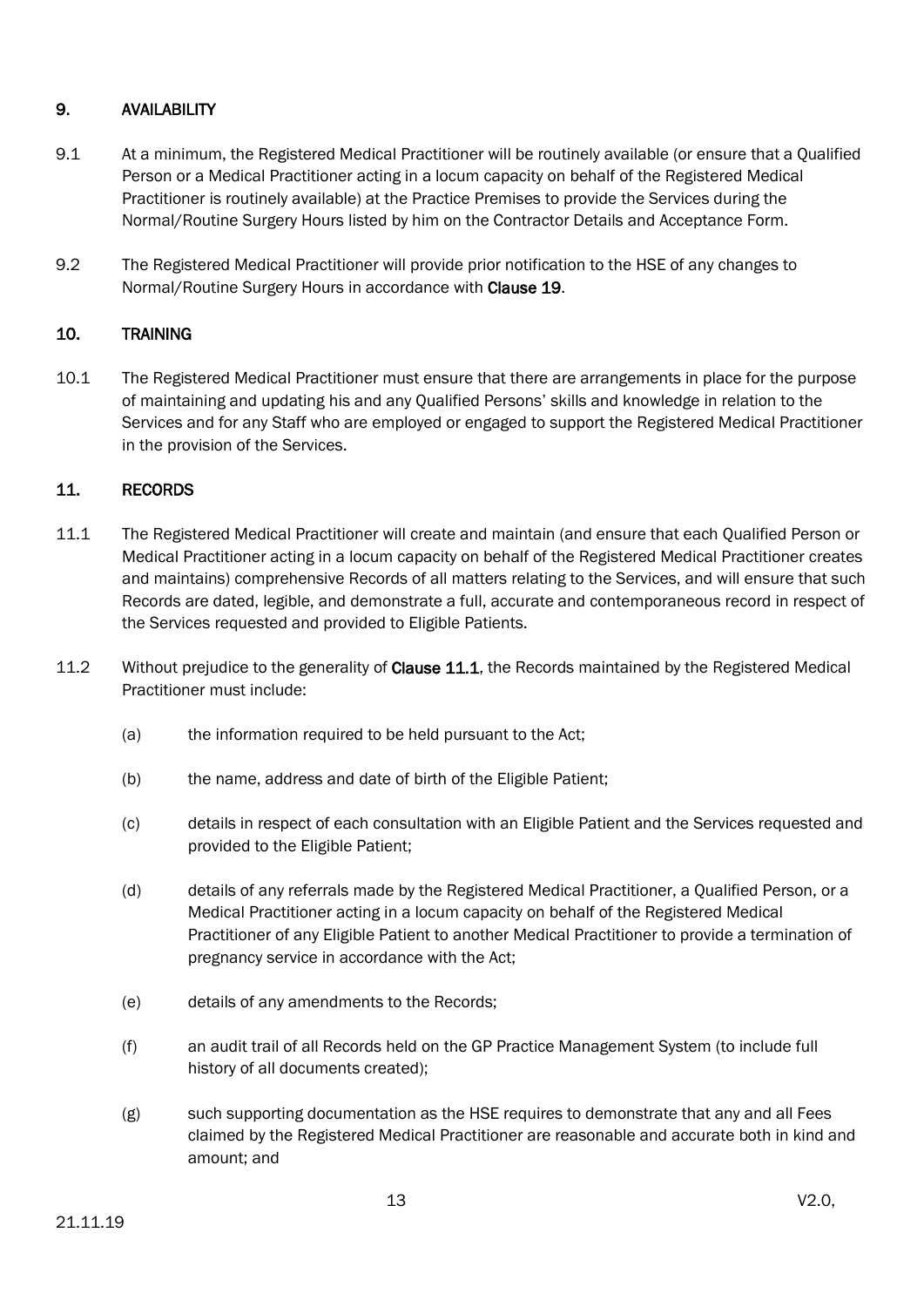- (h) Original copies of any documentation relating to Claims for Fees submitted by the Registered Medical Practitioner to the HSE in respect of the Services.
- 11.3 The Registered Medical Practitioner will comply with best practice and with all laws and regulations governing information security and record retention and will ensure that controls are in place to preserve the confidentiality, security, availability and integrity of information recorded.

## <span id="page-13-0"></span>12. AUDIT AND INSPECTIONS

- 12.1 The Registered Medical Practitioner agrees to, on the request of the HSE, supply copies of Records to the HSE within fourteen (14) Working Days of receipt of such a request. All requested Records will be supplied in accordance with relevant data protection requirements.
- 12.2 The HSE will be entitled to carry out inspections of the Records for the purposes of the Contract:
	- 12.2.1 where the HSE has concerns in relation to the manner in which the Registered Medical Practitioner has discharged or is discharging his obligations under this Contract;
	- 12.2.2 where the HSE determines that an inspection is necessary to verify the accuracy and reasonableness of Claims submitted by the Registered Medical Practitioner;
	- 12.2.3 otherwise in relation to or for the purposes of or in connection with the Contract and/or the HSE's statutory functions;
	- 12.2.4 Such inspections will ordinarily be by prior arrangement with the Registered Medical Practitioner. However, the HSE may enter the Practice Premises for an inspection of the Records without prior arrangement if the HSE, in its sole discretion, deems such to be necessary.
- 12.3 The Registered Medical Practitioner will facilitate any inspection of the Records as may be required by the HSE or its Authorised Representatives, including facilitating interviews with the Registered Medical Practitioner, Qualified Persons, Medical Practitioners acting in a locum capacity on behalf of the Registered Medical Practitioner, and/or Staff.
- 12.4 The HSE will, subject to data protection legislation, be entitled to make copies (including electronic copies) of any Records during the course of an inspection and the Registered Medical Practitioner will facilitate the taking of such copies.
- 12.5 Once the Registered Medical Practitioner is notified or otherwise becomes aware of an inspection pursuant to this Clause 12, the Registered Medical Practitioner will ensure that no Records or other information relating to his performance under or compliance with this Contract are removed from the Practice Premises or otherwise made unavailable to the HSE without the prior consent of the HSE.
- 12.6 In the event that an inspection conducted under this Clause 12 reveals that the Registered Medical Practitioner, a Qualified Person, or a Medical Practitioner acting in a locum capacity on behalf of the Registered Medical Practitioner is failing to provide the Services, or part thereof, in accordance with the terms and conditions of this Contract, or where the HSE is unable to verify the accuracy and reasonableness of Claims submitted by the Registered Medical Practitioner for payment of the Fees, the HSE will be entitled to exercise any relevant rights or remedies available to it under this Contract, including the right to invoke the disciplinary process pursuant to Schedule 3.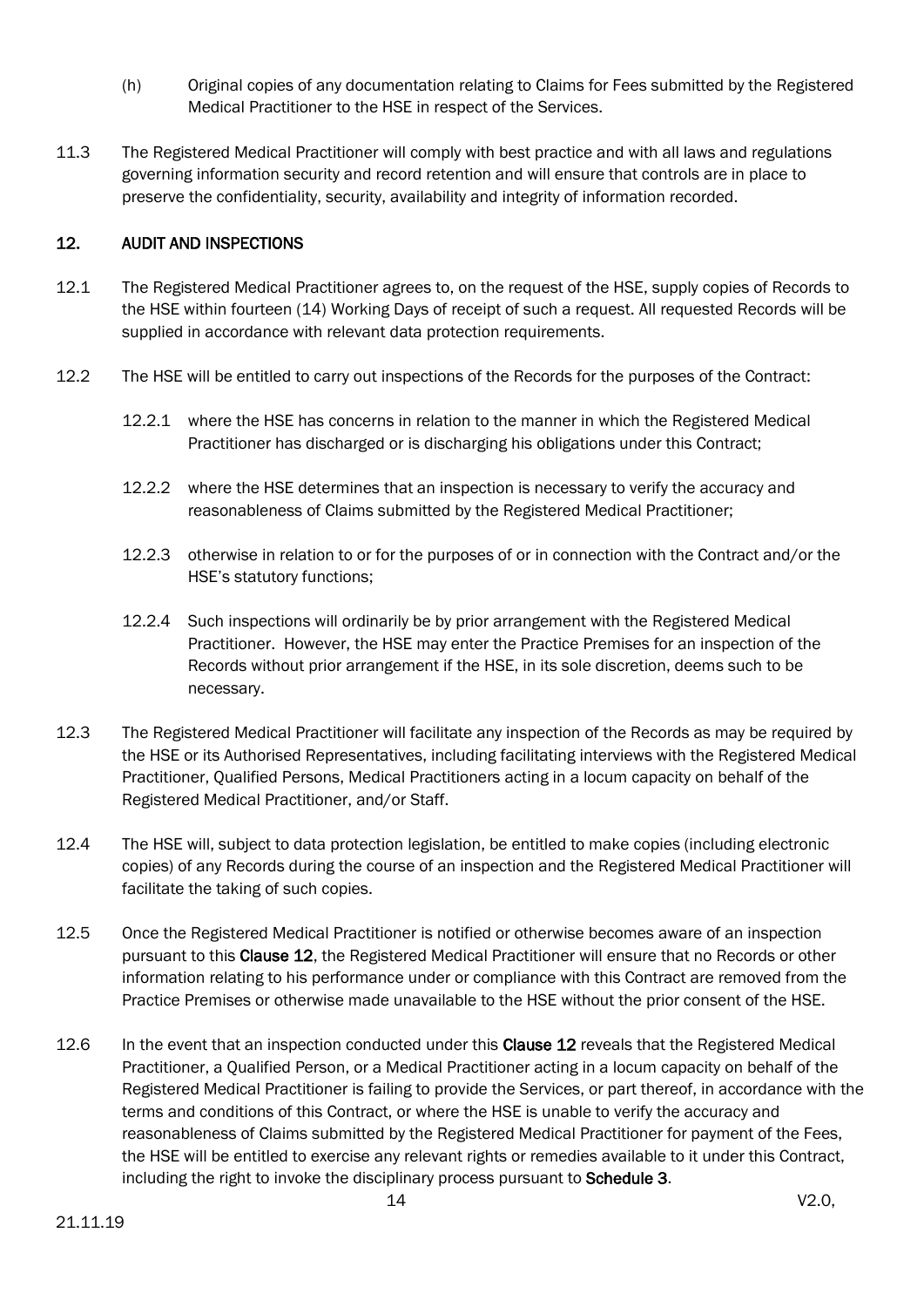- 12.7 If the Registered Medical Practitioner considers it necessary, he will be entitled to the benefit of legal representation during the course of any inspections undertaken pursuant to this Clause 12. The cost of any such representation will be borne by the Registered Medical Practitioner.
- 12.8 The HSE reserves the right to notify the Irish Medical Council of any matters which may be of relevance to the Irish Medical Council and of which the HSE becomes aware during the course of an inspection. The HSE will inform the Registered Medical Practitioner of any such notification as appropriate.
- 12.9 The provisions of this Clause 12 will survive the termination of this Contract for whatever reason.

## <span id="page-14-0"></span>13. FEES

- 13.1 The Registered Medical Practitioner will submit Claims to the HSE in an electronic format at the intervals prescribed by the HSE (as will be notified to the Registered Medical Practitioner by the HSE from time to time).
- 13.2 The HSE will, in consideration of the Services provided by or on behalf of the Registered Medical Practitioner and on foot of Claims made by the Registered Medical Practitioner in accordance with Clause 13.1, pay or arrange payment of the Fees to the Registered Medical Practitioner. The Fees are as set out in the Public Service Pay and Pensions Act 2017 (Payments in Respect of Certain Services under Section 62A of the Health Act 1970) Regulations 2018. However, the Minister for Health may, with the consent of the Minister for Public Expenditure and Reform, by regulation, set or vary the amount or the rate of payment to be made to Registered Medical Practitioners in respect of the provision of the Services, as provided for in Section 42 of the Public Service Pay and Pensions Act 2017.
- 13.3 The Registered Medical Practitioner will not demand or accept any payment or consideration whatsoever other than the Fees determined in accordance with this **Clause 13** in reward or payment for the Services provided by him under this Contract, or in respect of any expenses incurred by him in making the Services available. The Registered Medical Practitioner will ensure that any Qualified Persons, Medical Practitioners acting in a locum capacity on behalf of the Registered Medical Practitioner, and Staff comply with the provisions of this Clause 13.
- 13.4 Any breach of Clause 13.3 by the Registered Medical Practitioner, Staff, or by anyone acting on behalf of the Registered Medical Practitioner (whether with or without the knowledge of the Registered Medical Practitioner) will be treated as a serious breach of the Contract and may be subject to the sanctions set out in Schedule 3.
- 13.5 Payments of Fees will be made by the HSE's Primary Care Reimbursement Service in the month following receipt of Claims from the Registered Medical Practitioner.
- 13.6 Payment of Fees by the HSE will be without prejudice to any claims or rights which the HSE may have against the Registered Medical Practitioner and will not constitute any admission by the HSE as to the validity of the Claims or the performance by the Registered Medical Practitioner of his obligations hereunder.
- 13.7 Where an amount of claim is in dispute, full payment will be made on account pending the outcome of the dispute resolution procedure, where invoked, except in the case of clear mistake, inaccurate or incomplete details submitted in support of the Claim, or misrepresentation on the part of the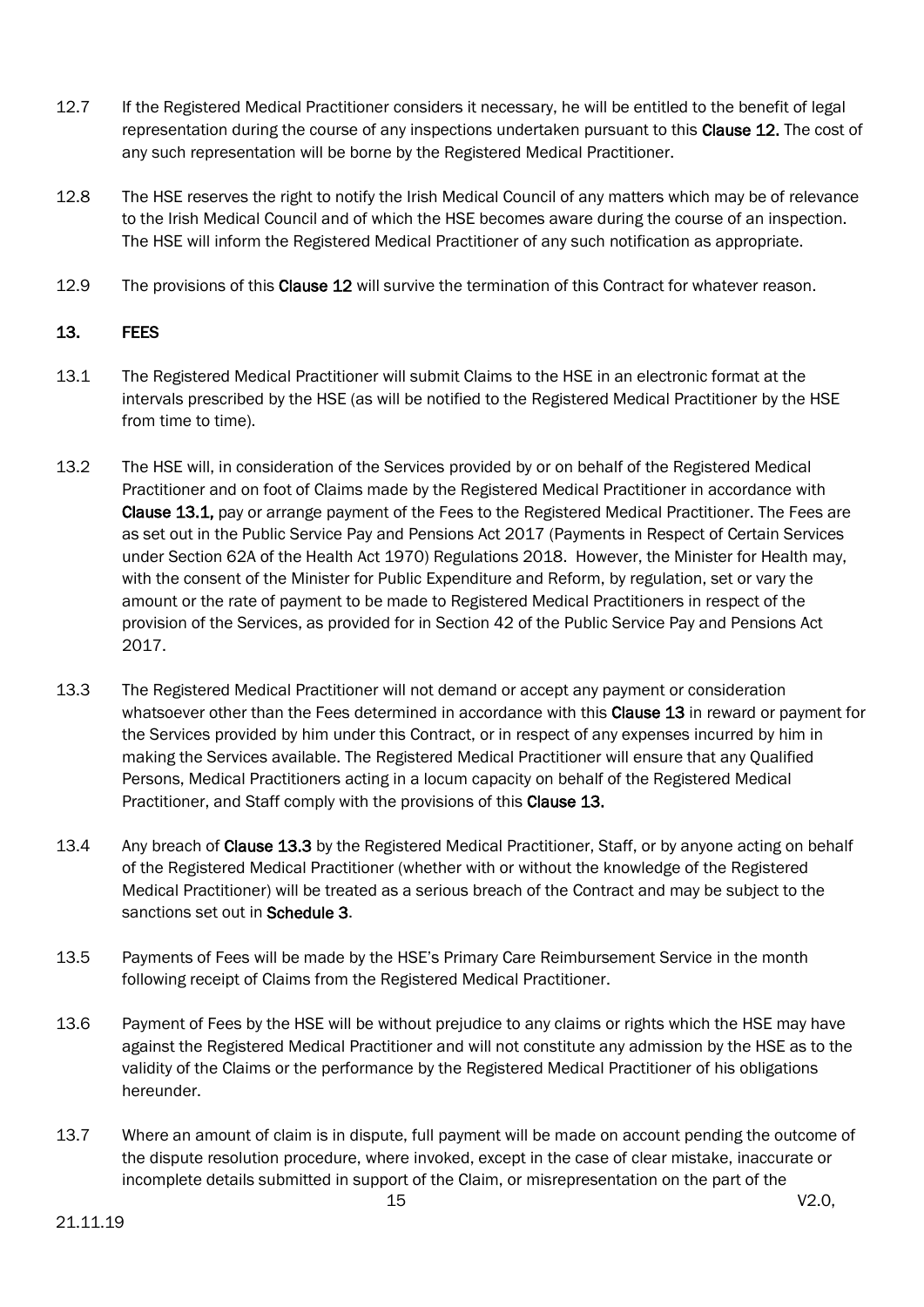Registered Medical Practitioner. Payments on account shall not be made where the disputed claim(s) is comprehended by sub-clause 2.1.4 and/or 2.1.5 of Schedule 4 to this Contract.

- 13.8 Where the outcome of the disputes resolution process is that the disputed Claims are payable, the Registered Medical Practitioner shall be entitled to submit such Claims and receive payments from the HSE for same in accordance with the Fees. Where the outcome is that disputed Claims are not payable, payments on account will cease with immediate effect and the value of all payments on account paid in respect of such Claims shall be recouped from the Registered Medical Practitioner by the HSE.
- 13.9 Payments of Fees will be made in euro by electronic transfer to the bank account identified by the Registered Medical Practitioner on the pay mandate form (or otherwise notified by the Registered Medical Practitioner in writing and in accordance with the Notification provisions at Clause 19).
- 13.10 The Registered Medical Practitioner will provide a tax clearance certificate to the HSE in the prescribed format. Payment of Fees will be subject to the Registered Medical Practitioner holding and maintaining an up-to-date Tax Clearance Certificate.
- 13.11 Professional services withholding tax will be deducted at the standard rate from any payments made by the HSE unless proof of exemption is provided by the Registered Medical Practitioner.

## <span id="page-15-0"></span>14. CONTRACT SUSPENSION, SANCTION AND TERMINATION PROCEDURE

- 14.1 Without prejudice to all other rights of the HSE under the Contract, in the event of a breach by the Registered Medical Practitioner of any term or provision of the Contract, the HSE may have recourse against the Registered Medical Practitioner as described and provided for under the provisions of Schedule 3 to this Contract.
- 14.2 For the avoidance of doubt, the HSE will, in its discretion, be entitled to exercise its rights pursuant to Schedule 3 to this Contract, notwithstanding the fact that the Dispute Resolution Procedure has been initiated in accordance with Schedule 4.

## <span id="page-15-1"></span>15. VARIATION

- 15.1 The HSE may vary the Contract (other than in respect of the Fees which are subject to variation as set out in Clause 13.2 herein) where:
	- 15.1.1 The HSE is reasonably satisfied that it is necessary to vary the Contract so as to meet its obligations under the Act or other legislation or regulations, or any direction given by the Minister; and
	- 15.1.2 The HSE notifies the Registered Medical Practitioner in writing of the proposed variation (including the wording in respect thereof in relation to the Contract) and the date upon which that variation is to take effect.
- 15.2 Where reasonably practicable, the date that the proposed variation will take effect will be not less than thirty (30) Working Days after the date on which notice in accordance with sub-clause 15.1.2 is served on the Registered Medical Practitioner.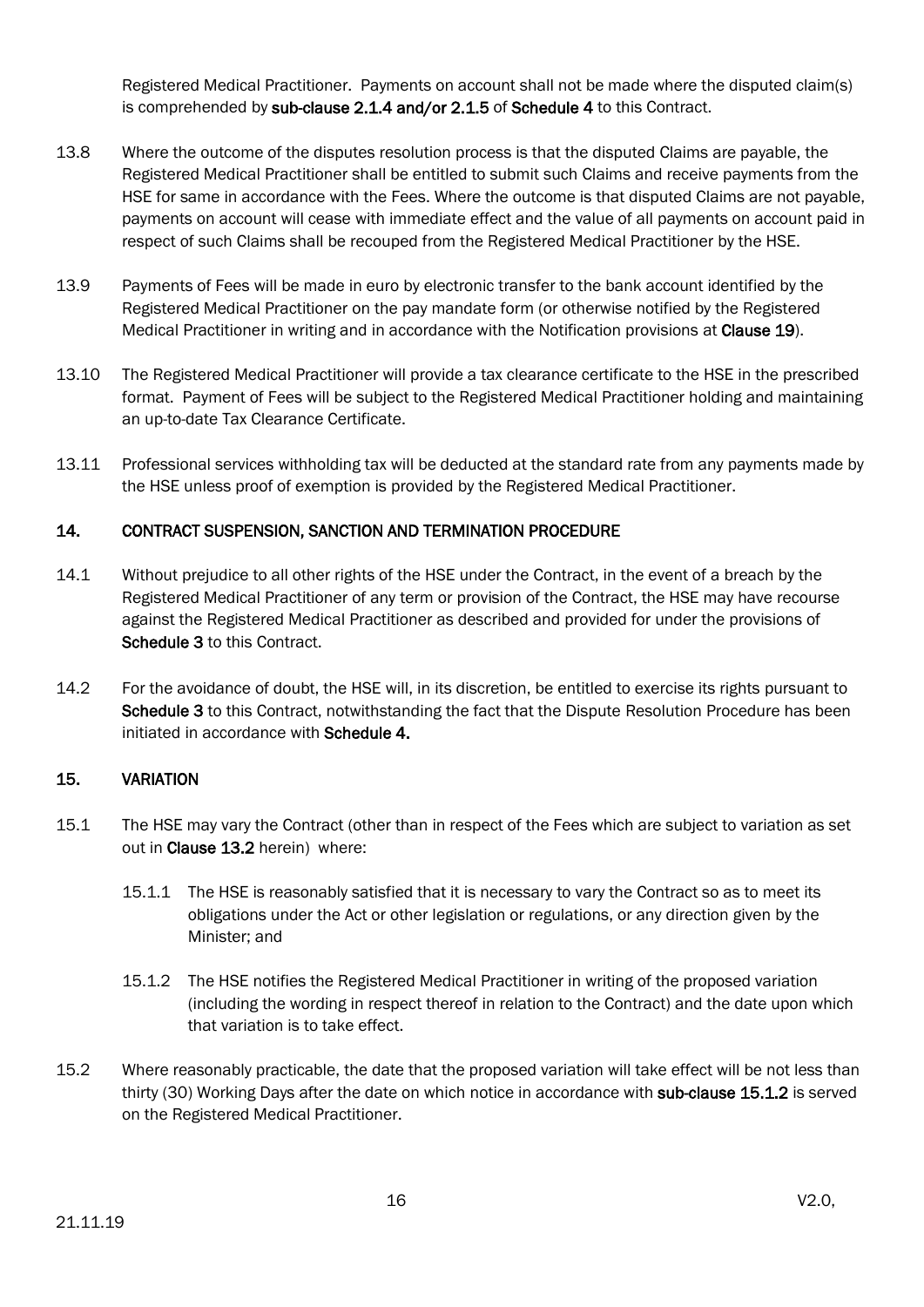15.3 If the Registered Medical Practitioner wishes to terminate the Contract following notice of any variation, the Registered Medical Practitioner will be entitled to do so in accordance with Clause 4 of Schedule 3 and will be permitted to serve out the required three months' notice on the pre-existing terms and conditions of the Contract (save in exceptional circumstances where the HSE requires immediate implementation of the variation where it is essential in order to protect health and safety).

## <span id="page-16-0"></span>16. PRACTICE PREMISES

- 16.1 The Registered Medical Practitioner shall ensure that the Practice Premises and facilities are fit for purpose, suitable for the delivery of the Services and sufficient to meet the needs of Eligible Patients.
- 16.2 Without prejudice to the generality of the foregoing, the Registered Medical Practitioner shall ensure as a minimum that the Practice Premises meet the following requirements:
	- 16.2.1 The Practice Premises shall have a waiting room with a reasonable standard of comfort and hygiene, sufficient in size to accommodate the normal demands of his practice with adequate seating accommodation;
	- 16.2.2 The Practice Premises shall have a surgery sufficient in size for the requirements of normal general practice, with facilities including adequate lighting, hot and cold running water, adequate hand washing facilities, an examination couch and other essential needs of a practice, including adequate toilet facilities for patients;
	- 16.2.3 A high standard of cleanliness shall at all times be maintained throughout the Practice Premises.
- 16.3 The Registered Medical Practitioner shall not change the location of his Practice Premises or open additional centres of practice for the purpose of providing the Services under this Contract without the prior approval of the HSE.

## <span id="page-16-1"></span>17. DATA PROTECTION

17.1 The Registered Medical Practitioner and the HSE shall comply with their respective obligations under applicable data protection law (including but not limited to the EU General Data Protection Regulation (EU Regulation 679/2016) and the Irish Data Protection Acts 1988 to 2018 and all regulations made thereunder), in the collection, storage and other processing of personal data pursuant to the Contract.

## <span id="page-16-2"></span>18. FREEDOM OF INFORMATION

18.1 The Registered Medical Practitioner acknowledges that the HSE is subject to the provisions of the Freedom of Information Act 2014 (as amended) and that the HSE may be obliged to disclose information regardless of any representations made by the Registered Medical Practitioner. However, where a request is made for information furnished by, or which concerns, the Registered Medical Practitioner and this Contract, the HSE will consult the Registered Medical Practitioner in accordance with the provisions and requirements of the Freedom of Information Act 2014 before responding to such a request.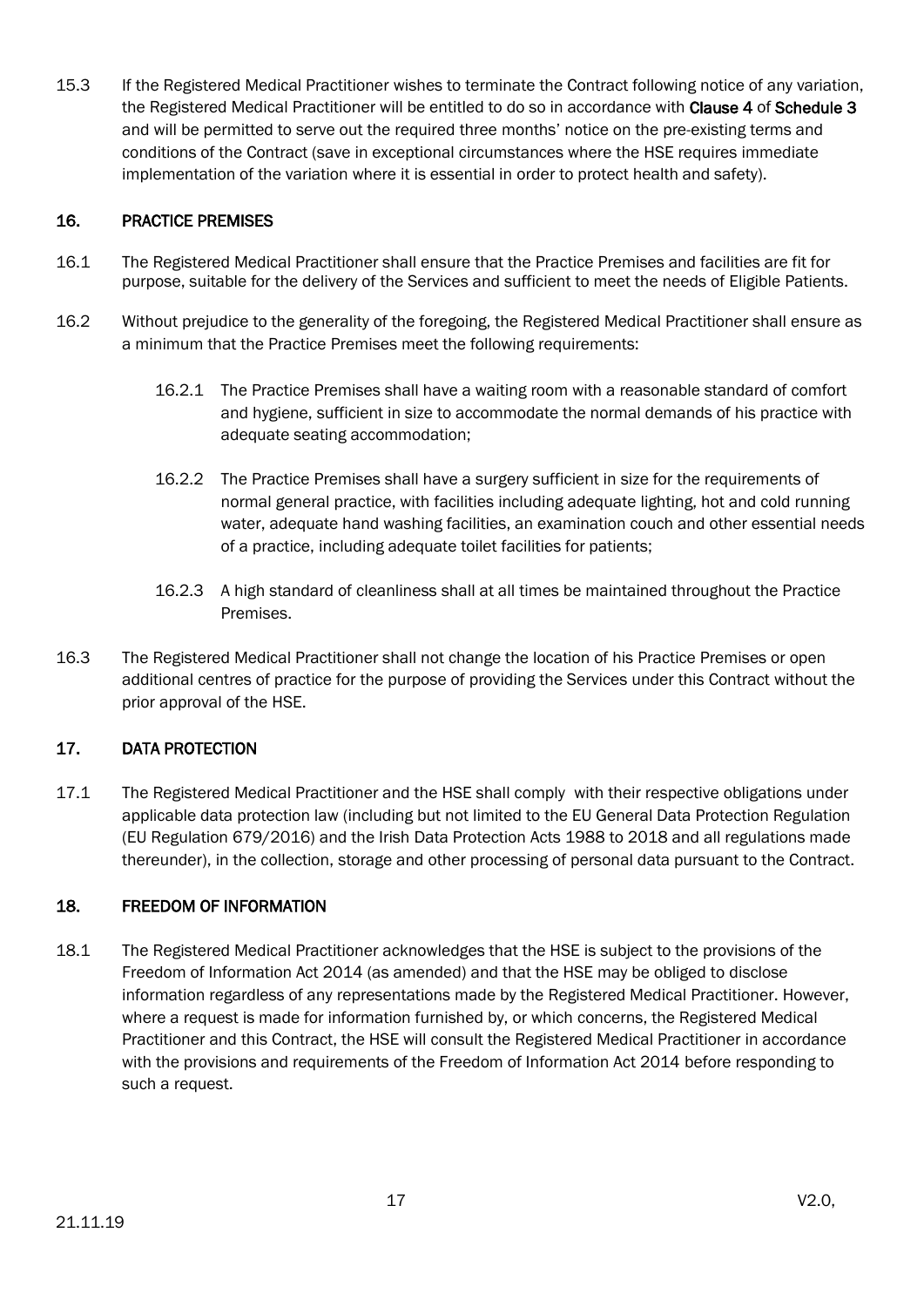## <span id="page-17-0"></span>19. NOTIFICATIONS

- 19.1 Any notice, notification or other communication given or made by the Registered Medical Practitioner under or in relation to this Contract will be in writing and signed by or on behalf of the Registered Medical Practitioner and will be served by delivering it personally, or sending it by pre-paid recorded delivery or registered post or by sending it via email to the HSE at address notified to the Registered Medical Practitioner (which may be amended and notified to the Registered Medical Practitioner from time to time) or by sending it via email to the HSE.
- 19.2 Any notice, notification or other communication given or made by the HSE under or in relation to this Contract will be in writing and will be served by delivering it personally to the Practice Premises, sending it by pre-paid recorded delivery or registered post, or by sending it via email to the Registered Medical Practitioner. All communications will be made to the Registered Medical Practitioner using the contact details provided on the Contractor's Contractor Details and Acceptance Form, as may be updated by the Registered Medical Practitioner and agreed by the HSE from time to time.
- 19.3 In addition to any requirements of notification set out above or elsewhere in this Contract or the Schedules, the Registered Medical Practitioner will notify the HSE, as soon as is reasonably practicable, of:
	- 19.3.1 anything that in the reasonable opinion of the Registered Medical Practitioner prevents or is likely to prevent the Registered Medical Practitioner's performance of his obligations under the Contract;
	- 19.3.2 any changes to his business or practice which the Registered Medical Practitioner reasonably believes would materially affect the provision of the Services;
	- 19.3.3 any proposed changes to the details supplied by the Registered Medical Practitioner and included in this Contract, including but not limited to the Registered Medical Practitioner's Practice Premises address, contact details, Normal/Routine Surgery Hours, provided on the Contractor Details and Acceptance Form. Further:
		- (a) where the Registered Medical Practitioner proposes changes to the location of the Practice Premises, such proposed changes will not take effect unless the Practice Premises is deemed to be suitable by the HSE as per the terms and conditions of this Contract;
		- (b) where the HSE does not consent to a proposed change in the location of the Practice Premises as provided on the Contractor Details and Acceptance Form, the HSE will provide a statement to the Registered Medical Practitioner in writing of the reason(s) that consent is being withheld.
	- 19.3.4 Following receipt of a notice in accordance with this Clause 19, the HSE may request such further information as appears to it to be reasonable and the Registered Medical Practitioner must supply such information within fourteen (14) Working Days.
	- 19.3.5 Failure by the Registered Medical Practitioner to obtain the HSE's prior approval before implementing changes specified in Clause 19.3.3 may cause the HSE to invoke the disciplinary process pursuant to Schedule 3.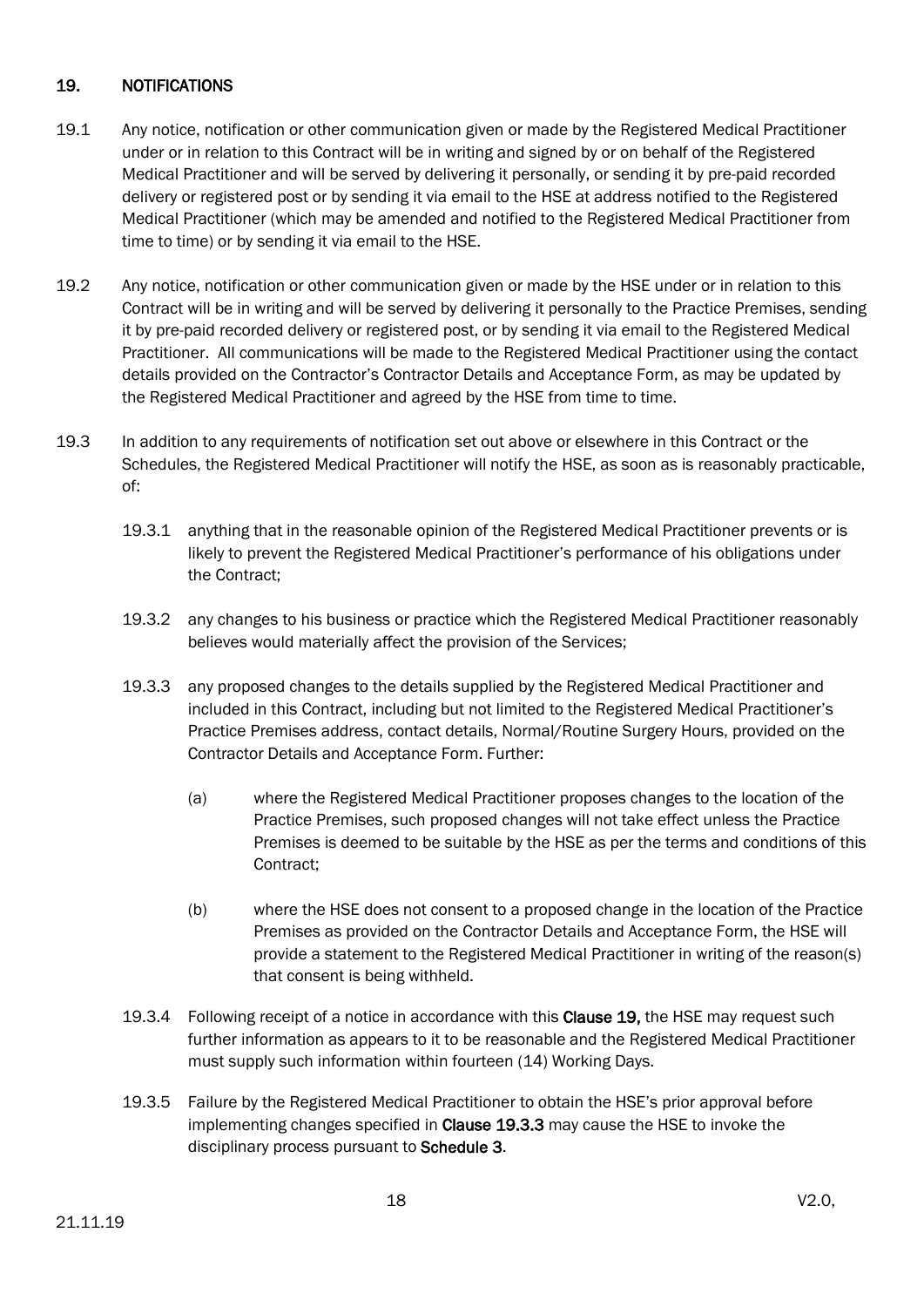19.4 The notifications and approvals effected in accordance with this Clause 19 will form part of the Contract.

## <span id="page-18-0"></span>20. WARRANTIES, INDEMNITIES, AND LIMITATIONS ON LIABILITY

- 20.1 The Registered Medical Practitioner warrants that:
	- 20.1.1 All information provided to the HSE in seeking to become a Party to this Contract was, when given, true and accurate in all material respects;
	- 20.1.2 No information has been omitted which would make the information that was provided by the Registered Medical Practitioner to the HSE materially misleading or inaccurate;
	- 20.1.3 No circumstances have arisen which materially affect the truth and accuracy of such information;
	- 20.1.4 The Registered Medical Practitioner is not aware of anything within the Registered Medical Practitioner's reasonable control which may or will materially adversely affect his ability to fulfil his obligations under this Contract.
- 20.2 The Registered Medical Practitioner further warrants and undertakes to the HSE and it will be a condition of this Contract that:
	- 20.2.1 He and every Qualified Person, every Medical Practitioner acting in a locum capacity on behalf of the Registered Medical Practitioner, and every member of Staff has the appropriate and necessary qualifications, licenses, competence, capacity, expertise, consents and authority as may be necessary to carry out the Services and is compliant with professional registration requirements, as appropriate;
	- 20.2.2 The Services will at all times be provided in a manner consistent with the provisions of this Contract;
	- 20.2.3 The Registered Medical Practitioner (and each Qualified Person, Medical Practitioner acting in a locum capacity on behalf of the Registered Medical Practitioner, and member of Staff) has or is covered by the Requisite Insurances and Indemnity cover;
	- 20.2.4 All aspects of the provision of the Services will comply with all necessary safety precautions and safety legislation relevant to the provision of the Services.
- 20.3 The Registered Medical Practitioner agrees to defend and hereby indemnifies the HSE from and against any loss, liability, claim or damage related to or arising out of a claim against the HSE arising directly or indirectly as a result of any breach by the Registered Medical Practitioner (or any Qualified Person, Medical Practitioner acting in a locum capacity on behalf of the Registered Medical Practitioner, or member of his Staff) of any of the provisions of this Contract provided that the Registered Medical Practitioner (or his nominee) will conduct all negotiations in relation to any such claim or action and the HSE will not enter into any negotiations or settle or compromise such claim or action without the written consent of the Registered Medical Practitioner, but will provide all reasonable assistance to the Register Medical Practitioner in relation to such claim or action.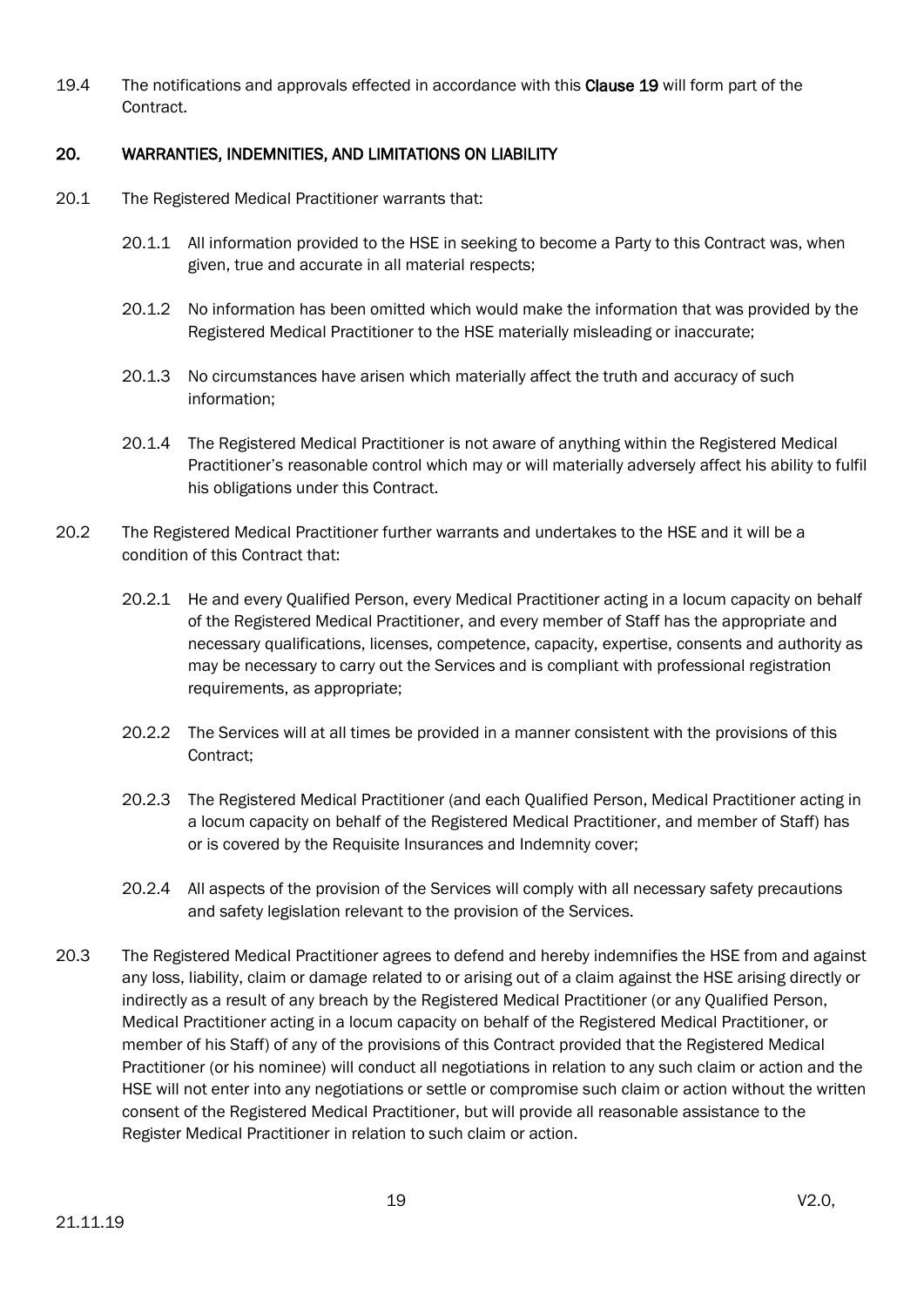20.4 The HSE will indemnify the Registered Medical Practitioner in respect of any damages or costs arising from any claim or action by a third party and which arises directly from (a) any negligent act or default or omission of the HSE, its officers and employees pursuant to this Contract; or (b) any breach of this Contract by the HSE, provided that the HSE will conduct all negotiations in relation to any such claim or action and the Registered Medical Practitioner will not enter into any negotiations or settle or compromise such claim or action without the written consent of the HSE, but will provide all reasonable assistance to the HSE in relation to such claim or action.

For the avoidance of doubt, the HSE will not be required to indemnify the Registered Medical Practitioner for any loss, damage, or injury arising from any acts, omissions or defaults (including negligent acts, omissions or defaults) or any breach of contract or duty (or statutory duty) of any other person whatsoever (including any third parties engaged by the HSE for purposes of delivering the Services (if any)).

- 20.5 In no event will either Party be liable to the other Party in any manner, under any theory of liability, whether in contract, tort (including negligence), breach of warranty or other theory, for any indirect, consequential, incidental, exemplary, punitive, statutory, or special damages, including without limitation, lost profits and loss of data, regardless of whether such Party was advised of or aware of the possibility of such damages.
- 20.6 The limitations on liability set forth in this Contract will not exclude or limit either Party's liability in fraud or for the death or personal injury arising from its negligence or for any other damage to the extent the same may not be excluded or limited as a matter of law.

## <span id="page-19-0"></span>21. INSURANCE AND INDEMNITY

- 21.1 The HSE is relying upon the judgment and expertise of the Registered Medical Practitioner and the Qualified Persons, Medical Practitioners acting in a locum capacity on behalf of the Registered Medical Practitioner, and the Staff in providing the Services and accordingly, the Registered Medical Practitioner shall maintain in force at all times insurance policies or indemnity arrangements (including membership of a medical defence or protection organisation where there is provision for medical indemnity insurance or other indemnity arrangement for clinical negligence claims against the member) in respect of all customary liabilities and risks undertaken by the Registered Medical Practitioner, Qualified Persons, Medical Practitioners acting in a locum capacity on behalf of the Registered Medical Practitioner, and Staff in connection with the provision of the Services or as may reasonably be required by the HSE or by law (including professional indemnity insurance or other indemnity arrangement, employer's liability insurance and public liability insurance). The arrangements must be adequate to cover the Registered Medical Practitioner's liabilities under the Contract.
- 21.2 The Registered Medical Practitioner undertakes to ensure that all Qualified Persons, Medical Practitioners acting in a locum capacity on behalf of the Registered Medical Practitioner, and Staff (where applicable) are covered by equivalent professional indemnity insurance/cover. For the avoidance of doubt, this does not impose an obligation on the Registered Medical Practitioner to procure directly or fund the cost of professional indemnity insurance/cover for his employees, agents or representatives employed for the purpose of providing the Services and it is acknowledged that the relevant employee, agent or representatives may be required by the Registered Medical Practitioner to procure such professional indemnity/insurance/cover and fund the cost thereof.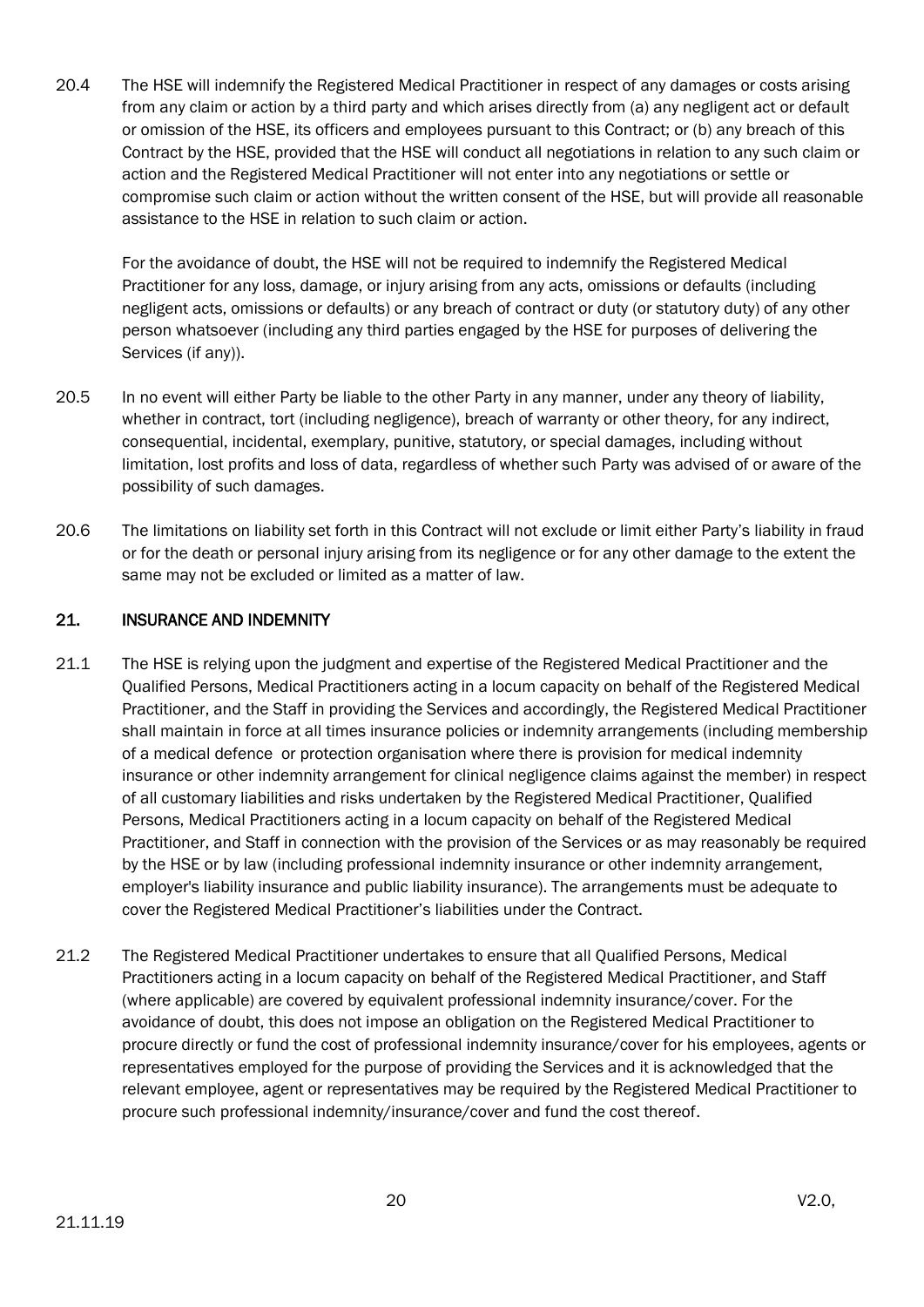- 21.3 The Registered Medical Practitioner shall not knowingly do or permit or suffer to be done any act or thing whereby the insurances or indemnity arrangements (as set out in sub-clause 21.1) required by this Clause 21 may lapse or become in whole or in part void or voidable.
- 21.4 The Registered Medical Practitioner shall comply with all terms and conditions of his insurance policies or indemnity arrangements (as set out in sub-clause 21.1) at all times. If cover under the said policies/arrangements shall lapse or not be renewed or changed in any material way the Registered Medical Practitioner shall notify the HSE without delay.

## <span id="page-20-0"></span>22. COSTS

22.1 Each Party to this Contract will pay its own costs of and incidental to the consultation and execution of this Contract.

## <span id="page-20-1"></span>23. REMEDIES CUMULATIVE

23.1 The provisions of this Contract, and the rights and remedies of the Parties under this Contract, are cumulative and are without prejudice and in addition to any rights or remedies a Party may have at law or in equity. No exercise by a Party of any one right or remedy under this Contract, or at law or in equity, will (save to the extent, if any, provided expressly in this Contract, or at law or in equity) operate so as to hinder or prevent the exercise by it of any other such right or remedy.

## <span id="page-20-2"></span>24. FORCE MAJEURE

- 24.1 For the purposes of this Clause 24, the expression "Force Majeure" will mean fire, flood, pandemic or any disaster affecting or delaying the performance by a Party of its obligations. Any act, event, omission, happening or non-happening will only be considered Force Majeure if it is not attributable to the wilful act, neglect or failure to take reasonable precautions of either Party to the Contract seeking to rely on it, or of that Party's agents or employees.
- 24.2 Neither Party to the Contract will in any circumstances be liable to the other for any loss of any kind whatsoever directly or indirectly caused or incurred by the other Party by reason of any failure or delay in the performance of its obligations hereunder which is due to Force Majeure. Notwithstanding the foregoing, each Party will use all reasonable endeavours to continue to perform, or resume performance of, such obligations hereunder for the duration of such Force Majeure event.
- 24.3 If either the HSE or the Registered Medical Practitioner becomes aware of circumstances of Force Majeure which give rise to or which are likely to give rise to any such failure or delay on its part it will forthwith notify the other by the most expeditious method then available and will inform the other of the period which it is estimated that such failure or delay will continue.
- 24.4 Where the Force Majeure event is continuing for a period of at least one (1) month, the other Party will have the right to terminate this Contract upon seven (7) Working Days' notice.
- 24.5 It is expressly agreed that any failure by the Registered Medical Practitioner to perform, or any delay by the Registered Medical Practitioner in performing his obligations under this Contract, which results from any failure or delay in the performance of his obligations by any person, firm or company with which the Registered Medical Practitioner has a contract, supply arrangement or otherwise will be regarded as a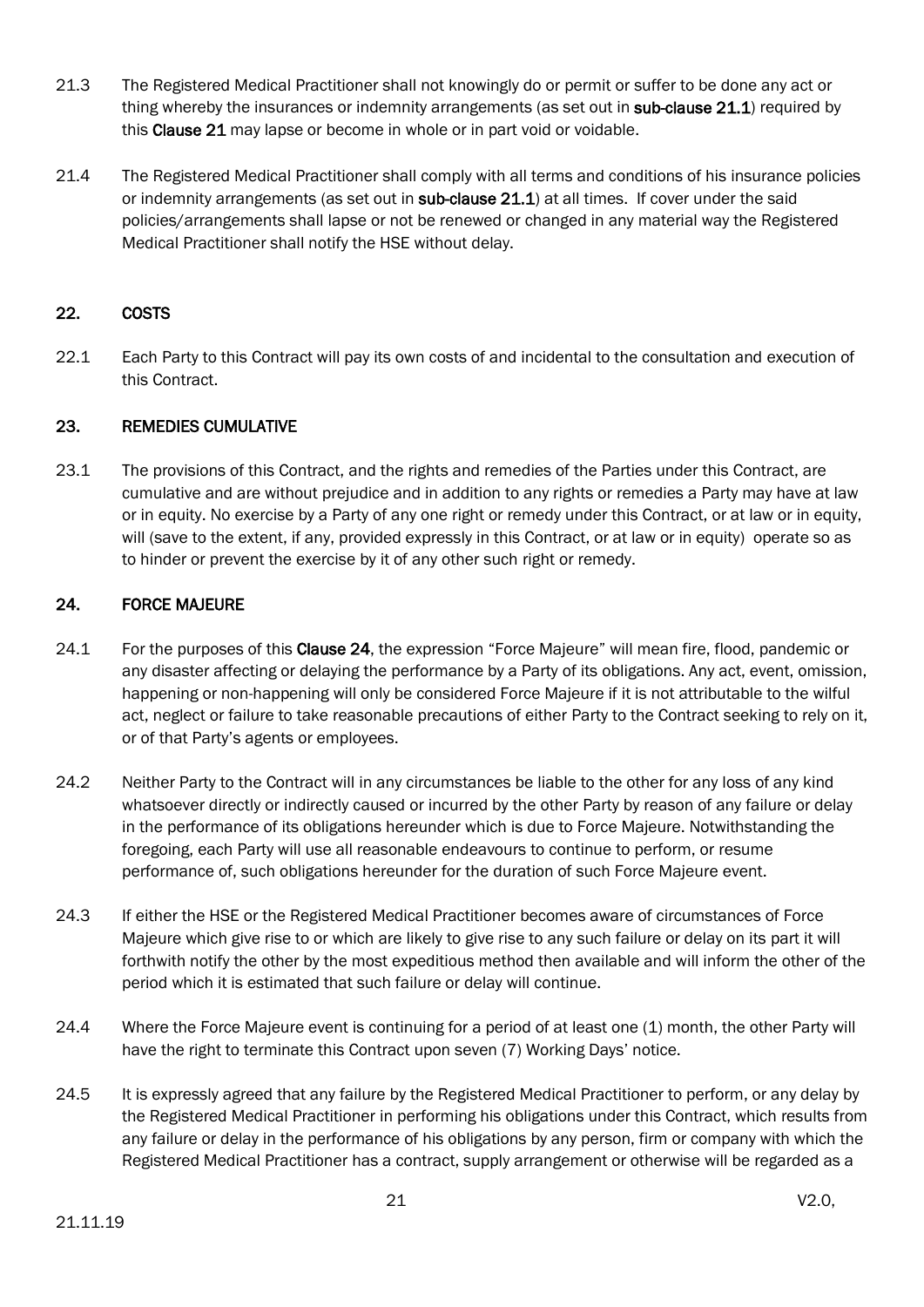failure or delay due to Force Majeure only in the event that such person, firm or company will itself be prevented from or delayed in complying with its obligations under such contract, supply arrangement or otherwise as a result of circumstances of Force Majeure.

24.6 For the avoidance of doubt, it is hereby expressly declared that the only events which will afford relief from liability for failure or delay will be events falling within the definition of Force Majeure set out in this Clause 24.

## <span id="page-21-0"></span>25. ENTIRE CONTRACT

- 25.1 The Contract contains the entire agreement between the Parties and contains all the terms which the Parties have agreed with respect to its subject matter.
- 25.2 Neither Party has relied on any other written or oral agreement, representation, arrangement or understanding.
- 25.3 The Registered Medical Practitioner acknowledges that he has not been induced to enter into the Contract by a statement or promise which the Contract does not contain. The HSE is not liable in equity, agreement or tort or in any other way for a representation that is not set out in the Contract.
- 25.4 Nothing in this Clause 25 will have the effect of limiting or restricting any liability of a Party arising as a result of fraud.

#### <span id="page-21-1"></span>26. SURVIVAL OF TERMS

- 26.1 Any provision of this Contract that expressly or by implication is intended to come into or continue in force on or after termination or expiry of this Contract will remain in full force and effect, including but not limited to:
	- (a) Clause 1 (Definitions & Interpretations) insofar as such are relevant to interpreting other surviving terms;
	- (b) Clause 12 (Audit & Inspections);
	- (c) Clause 14 (Contract Suspension, Sanction & Termination Procedure);
	- (d) Clause 17 (Data Protection);
	- (e) Clause 18 (Freedom of Information);
	- (f) Clause 20.3, 20.4, 20.5 and 20.6 (Indemnities & Limitations on Liability);
	- (g) Clause 21 (Insurance & Indemnity);
	- (h) Clause 26 (Survival of Terms);
	- (i) Clause 30 (Governing Law);
	- (j) Clause 31 (Disputes & Jurisdiction);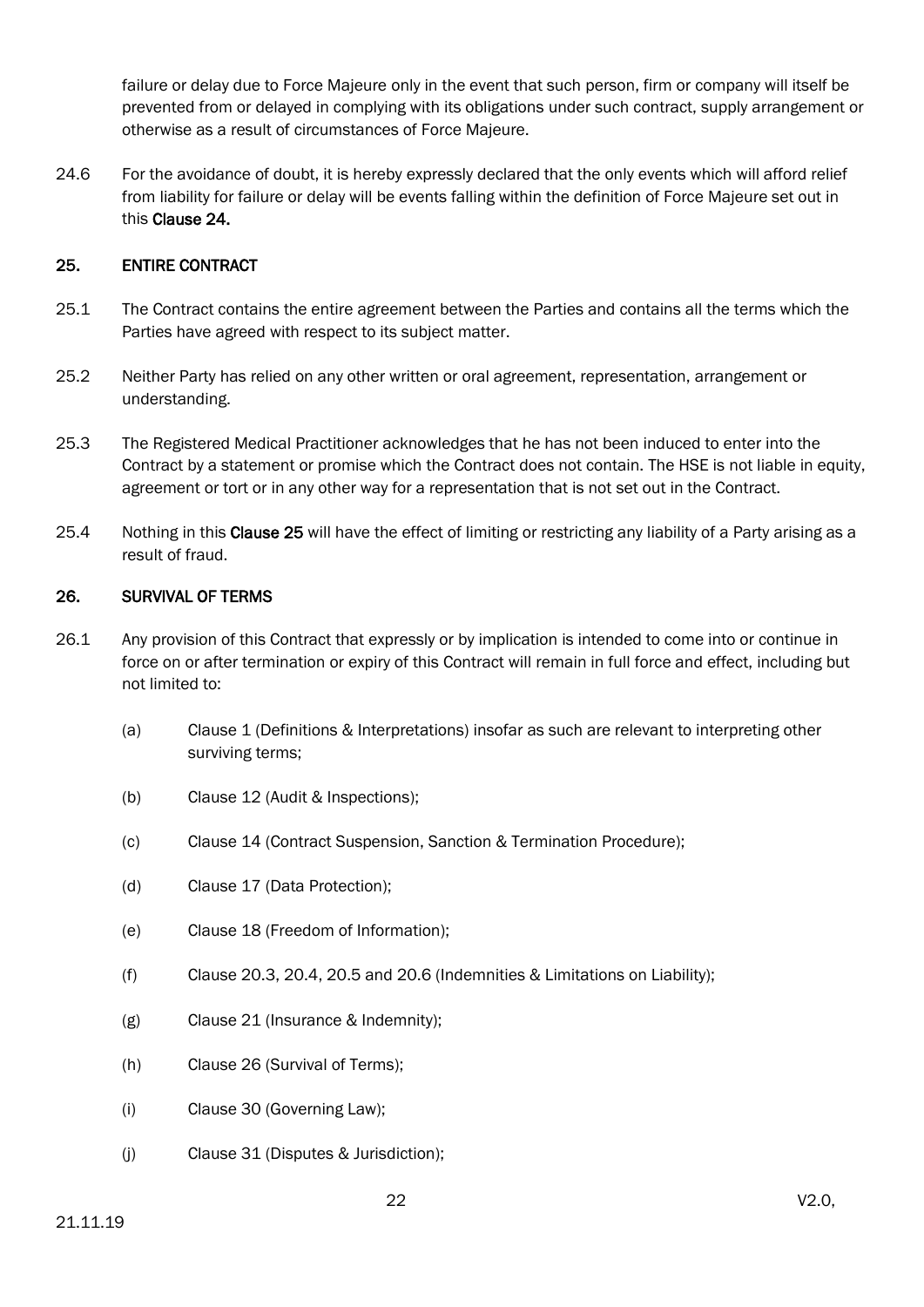- (k) Schedule 2 (Fees and Allowances Payable to Registered Medical Practitioners);
- (l) Schedule 3 (Contract Suspension, Sanction and Termination Procedure);
- (m) Schedule 4 (Dispute Resolution Procedure).

## <span id="page-22-0"></span>27. SEVERABILITY

All the terms and provisions of this Contract are distinct and severable, and if any term, provision, clause, or sub-clause is held unenforceable, illegal or void in whole or in part by any court, regulatory authority or other competent authority it will to that extent be deemed not to form part of this Contract, and the enforceability, legality and validity of the remainder of this Contract will not be affected.

## <span id="page-22-1"></span>28. FURTHER ASSURANCES

Each Party to this Contract will from time to time execute such further assurances and do such things and afford to the other Party such assistance as may reasonably be required for the purpose of giving full effect to the terms of this Contract.

## <span id="page-22-2"></span>29. FORBEARANCE AND WAIVER GENERALLY

The rights of either Party to this Contract will not be prejudiced or restricted by any indulgence or forbearance extended to the other Party, and no waiver by a Party in respect of any breach will operate as a waiver in respect of any subsequent breach. No failure or delay by a Party in exercising any right or remedy will operate as a waiver thereof, nor will any single or partial exercise or waiver of any right or remedy prejudice its further exercise or the exercise of any other right or remedy.

## <span id="page-22-3"></span>30. GOVERNING LAW

The Contract and any dispute or claim (including non-contractual disputes or claims) arising out of or in connection with it or its subject matter or formation will in all respects be governed by and construed in accordance with Irish law.

## <span id="page-22-4"></span>31. DISPUTES AND JURISDICTION

- 31.1 The Parties agree to endeavour to resolve any dispute or claim arising out of or in connection with the Contract or its subject matter or formation in accordance with the Dispute Resolution Procedures set out in Schedule 4 hereto.
- 31.2 Without prejudice to the foregoing, each Party hereby irrevocably submits to the nonexclusive jurisdiction of the Irish courts in relation to any disputes which may arise out of or in connection with this Contract or its performance or enforcement.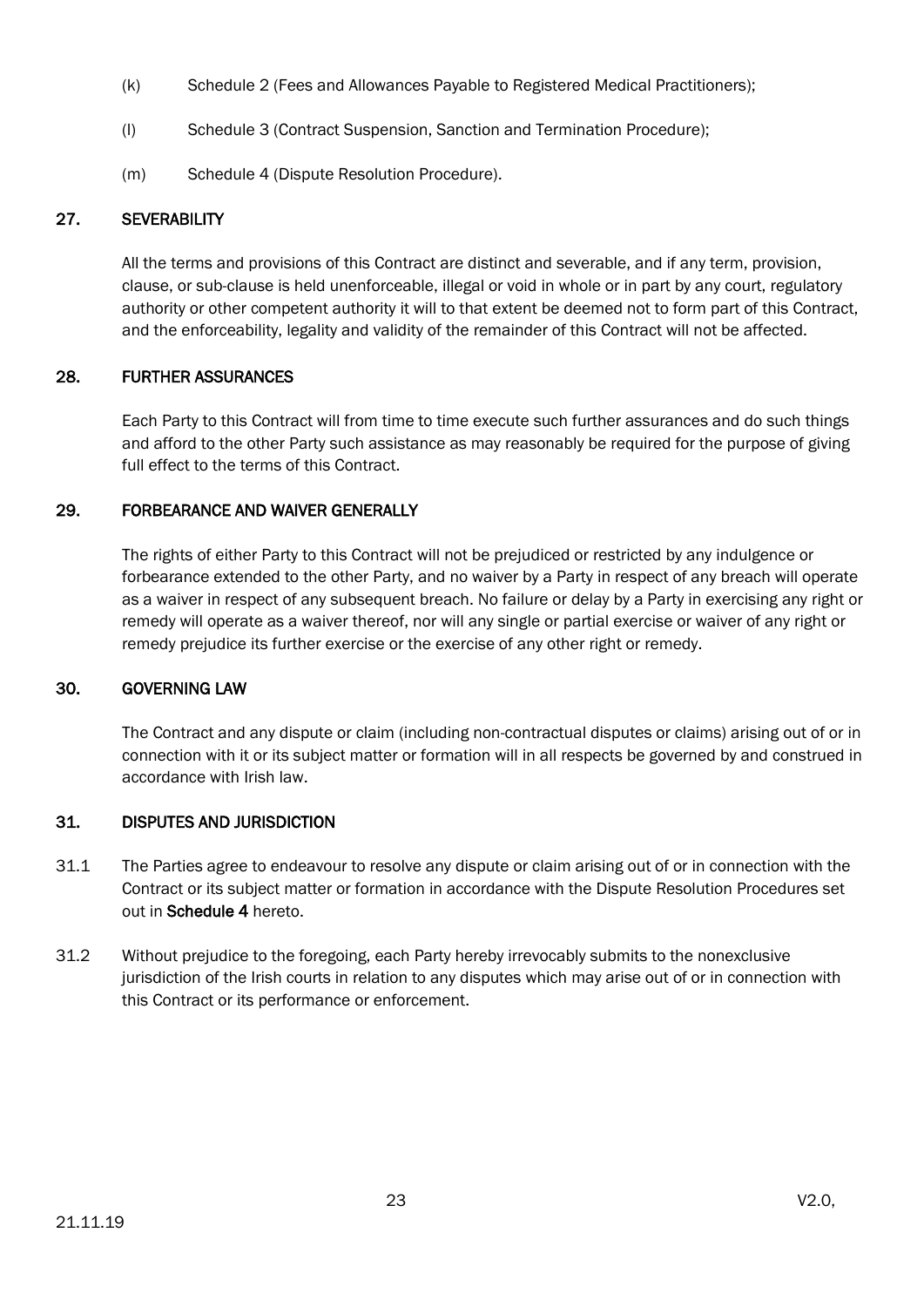## SCHEDULE 1 SCOPE OF SERVICES

## <span id="page-23-1"></span><span id="page-23-0"></span>1. THE SERVICES

- 1.1 For the purposes of this Schedule 1, "twelve (12) weeks of pregnancy" shall have the meaning ascribed to it in the Act and the term "nine (9) weeks of pregnancy" shall be construed in accordance with the medical principle that pregnancy is generally dated from the first day of a woman's last menstrual period.
- 1.2 Any reference in this **Schedule 1** to the Registered Medical Practitioner may be construed as referring to the Registered Medical Practitioner, a Qualified Person, or a Medical Practitioner acting in a locum capacity on behalf of the Registered Medical Practitioner as the context may require or permit.
- 1.3 The Services, shall be in accordance with the Model of Care and shall include:
	- 1.3.1 a first consultation with each Eligible Patient wherein a Registered Medical Practitioner will carry out a urine pregnancy test, administer a medically appropriate examination, carry out blood tests (as prescribed in the Model of Care) and record a medically necessary clinical history.
		- (a) If the Registered Medical Practitioner's reasonable opinion is that the Eligible Patient's pregnancy has not exceeded twelve (12) weeks of pregnancy, the Registered Medical Practitioner must:
			- (i) certify that the Eligible Patient's pregnancy has not exceeded twelve (12) weeks of pregnancy in accordance with the provisions of the Act; and
			- (ii) provide the Eligible Patient verbal and written information, as provided by the HSE, on termination options (including the associated risks and possible complications that may arise) and details of the HSE's Information & Counselling Helpline;
			- (iii) refer for ultrasound if clinically indicated.
			- (iv) offer to provide advice on contraception and where appropriate sexual health (including, where appropriate, sexually transmitted infection risk assessment).
		- (b) If the Registered Medical Practitioner's reasonable opinion is that the Eligible Patient's pregnancy has exceeded nine (9) weeks of pregnancy but has not exceeded twelve (12) weeks of pregnancy (or where it is clinically appropriate), the Registered Medical Practitioner should;
			- (i) Certify the pregnancy in accordance with the provisions of the Act; and
			- (ii) Provide the Eligible Patient verbal and written information, as provided by the HSE, on termination options (including the associated risks and possible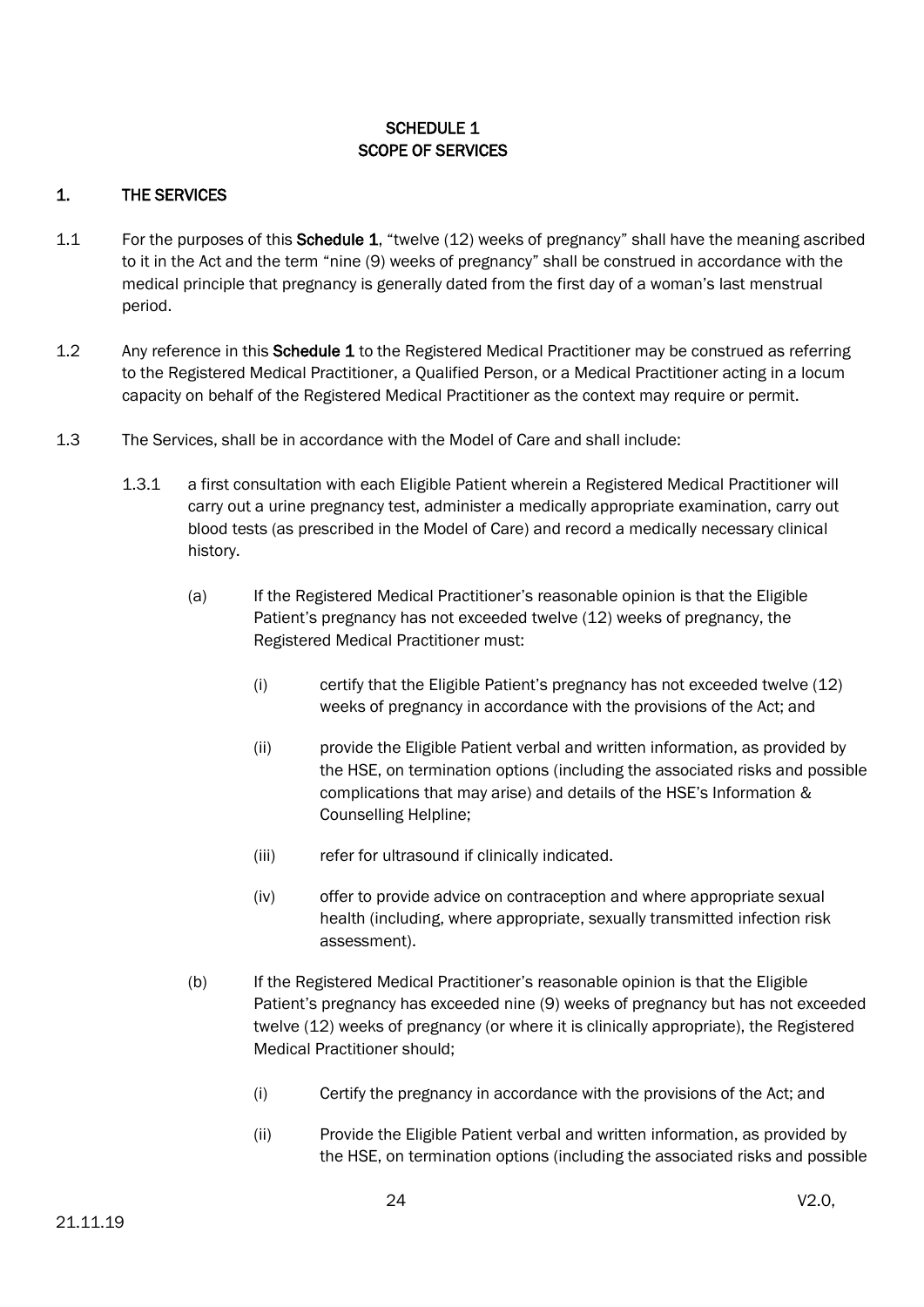complications that may arise), details of the HSE's Information & Counselling Helpline;

- (iii) Offer to provide advice on contraception and where appropriate sexual health (including, where appropriate, sexually transmitted infection risk assessment); and
- (iv) Refer the Eligible Patient to a Maternity Hospital or a Maternity Unit in an acute hospital that provides a termination of pregnancy service.
- 1.3.2 a second consultation with an Eligible Patient if the Registered Medical Practitioner's reasonable opinion is that the Eligible Patient's pregnancy has not exceeded nine (9) weeks of pregnancy. The Registered Medical Practitioner will be required to re-certify that the Eligible Patient's pregnancy has not exceeded twelve (12) weeks of pregnancy where another Medical Practitioner provided the first consultation.
	- (a) The second consultation will occur after a period of at least three days has elapsed since a Medical Practitioner certified the Eligible Patient has not exceeded twelve (12) weeks of pregnancy, and the Eligible Patient has confirmed her intention to proceed with the termination of the pregnancy.
	- (b) At the second consultation and in respect of Eligible Patients whose pregnancy has not exceeded nine (9) weeks of pregnancy:
		- (i) the Eligible Patient (or the Eligible Patient's parent/guardian, as applicable with due regard to the relevant provisions of the HSE's National Consent Policy) will be required to provide informed consent to the Registered Medical Practitioner and sign a consent form;
		- (ii) once proper consents have been obtained, the first stage of the medication will be administered to the Eligible Patient under the supervision of the Registered Medical Practitioner and in line with the Act, Model of Care and Scope of Services;
		- (iii) the Registered Medical Practitioner will supply the second stage of medication to the Eligible Patient, together with instructions regarding how and when to take the medication;
		- (iv) the Registered Medical Practitioner will advise the Eligible Patient and provide the Patient Information Leaflet (P.I.L) containing written information on, inter alia, what to expect following the taking of the medication and possible complications;
		- (v) the Registered Medical Practitioner will provide a prescription for pain relief, as appropriate;
		- (vi) the Registered Medical Practitioner will offer to provide the Eligible Patient advice on contraception and sexual health, including the issuing of a prescription for contraception, as appropriate;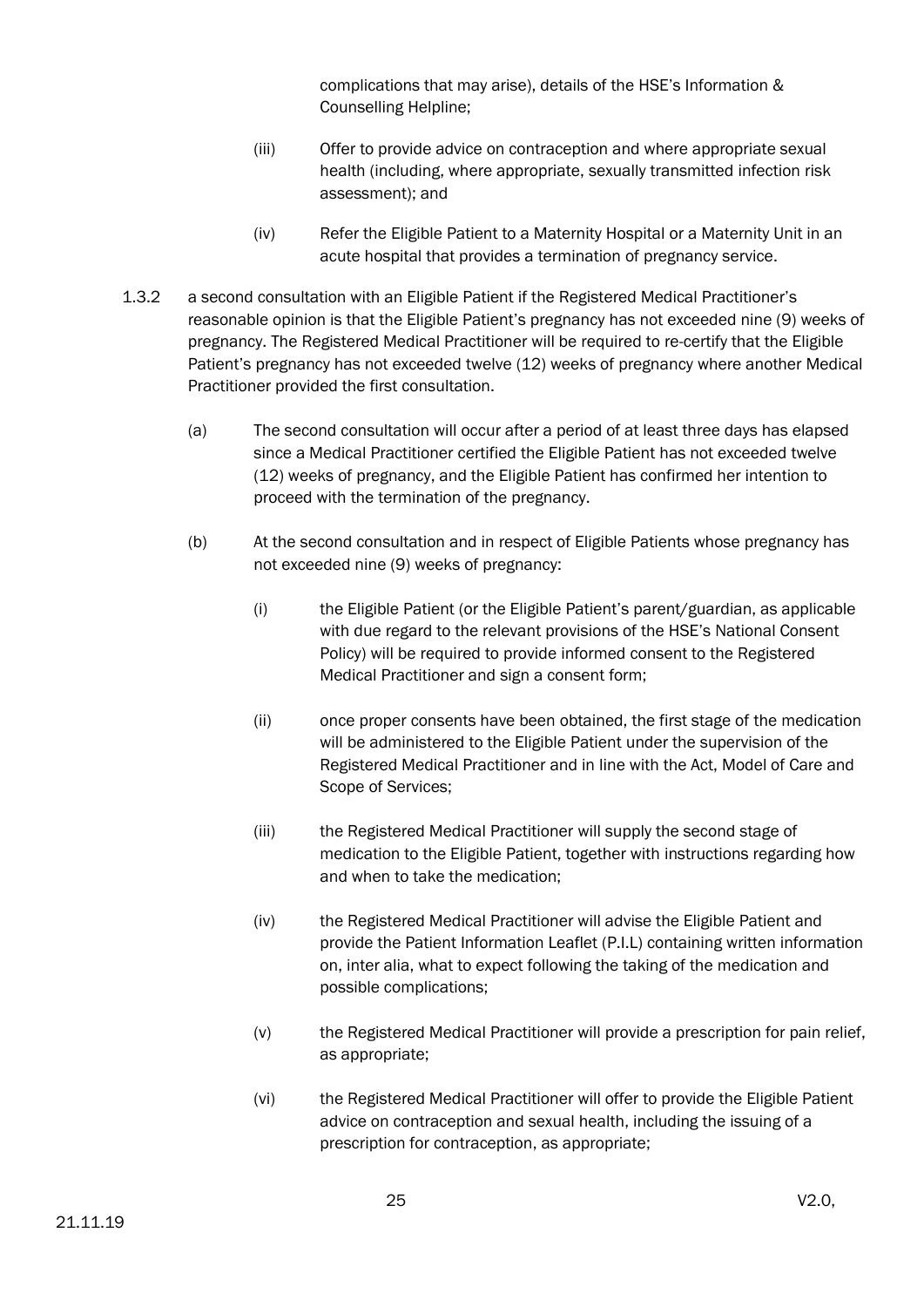- (vii) the Registered Medical Practitioner will provide the Eligible Patient with a low sensitivity pregnancy test kit with instructions for use by the Eligible Patient;
- (viii) the Registered Medical Practitioner will refer Eligible Patient for anti-D, with the Eligible Patient's consent, where there is a rhesus negative blood group as prescribed in the Model of Care; and
- (ix) the Registered Medical Practitioner will offer a third consultation to the Eligible Patient during which the Registered Medical Practitioner will:
	- establish that the pregnancy has been terminated;
	- carry out a low sensitivity urine pregnancy test where required;
	- provide termination of pregnancy aftercare during this consultation;
	- refer to acute hospital service as medically appropriate for complications or for on-going pregnancy, where indicated;
	- offer to provide further advice on contraception and sexual health including the issuing of a prescription for contraception, where appropriate;
	- arrange onward referral to other services such as counselling, as required;
	- provide copy of the Eligible Patient's medical record to her primary medical practitioner, if the Eligible Patient so consents; and
	- Where Eligible Patient does not attend for the third consultation contact Eligible Patient to confirm the low sensitivity pregnancy test has been taken and that Eligible Patient is no longer pregnant.

## <span id="page-25-0"></span>2. ATTENDANCE AT PRACTICE PREMISES

2.1 Save in circumstances where it is medically more appropriate for the Eligible Patient to be referred elsewhere for the Services the Registered Medical Practitioner should take reasonable steps to ensure that any Eligible Patient who has not previously made an appointment and attends at the Practice Premises during Normal/Routine Surgery Hours for the Services is offered an appointment to attend again within a time which is appropriate and reasonable having regard to all the circumstances, and the Eligible Patient's health would not thereby be jeopardised. If such an appointment is not available the Eligible Patient should be advised to contact the HSE's Information & Counselling Helpline.

## <span id="page-25-1"></span>3. PRESCRIBING

- 3.1 The Registered Medical Practitioner must comply with any guidance or guidelines issued by the HSE and/or Department of Health and clinical guidelines issued by the relevant professional and training bodies such as the Irish College of General practitioners and/ or the Institute of Obstetricians and Gynaecologists as to the medicinal products or other items which may or may not be ordered for patients in the provision of the Services under this Contract.
- 3.2 Subject to Clause 3.1 the Registered Medical Practitioner will administer, supply and prescribe such medicinal products within the scope of the Services as he considers necessary for any patient for whom he is obliged to provide the Services.
- 3.3 The Registered Medical Practitioner must have due regard to patient safety and public health in administering, supplying and prescribing to Eligible Patients.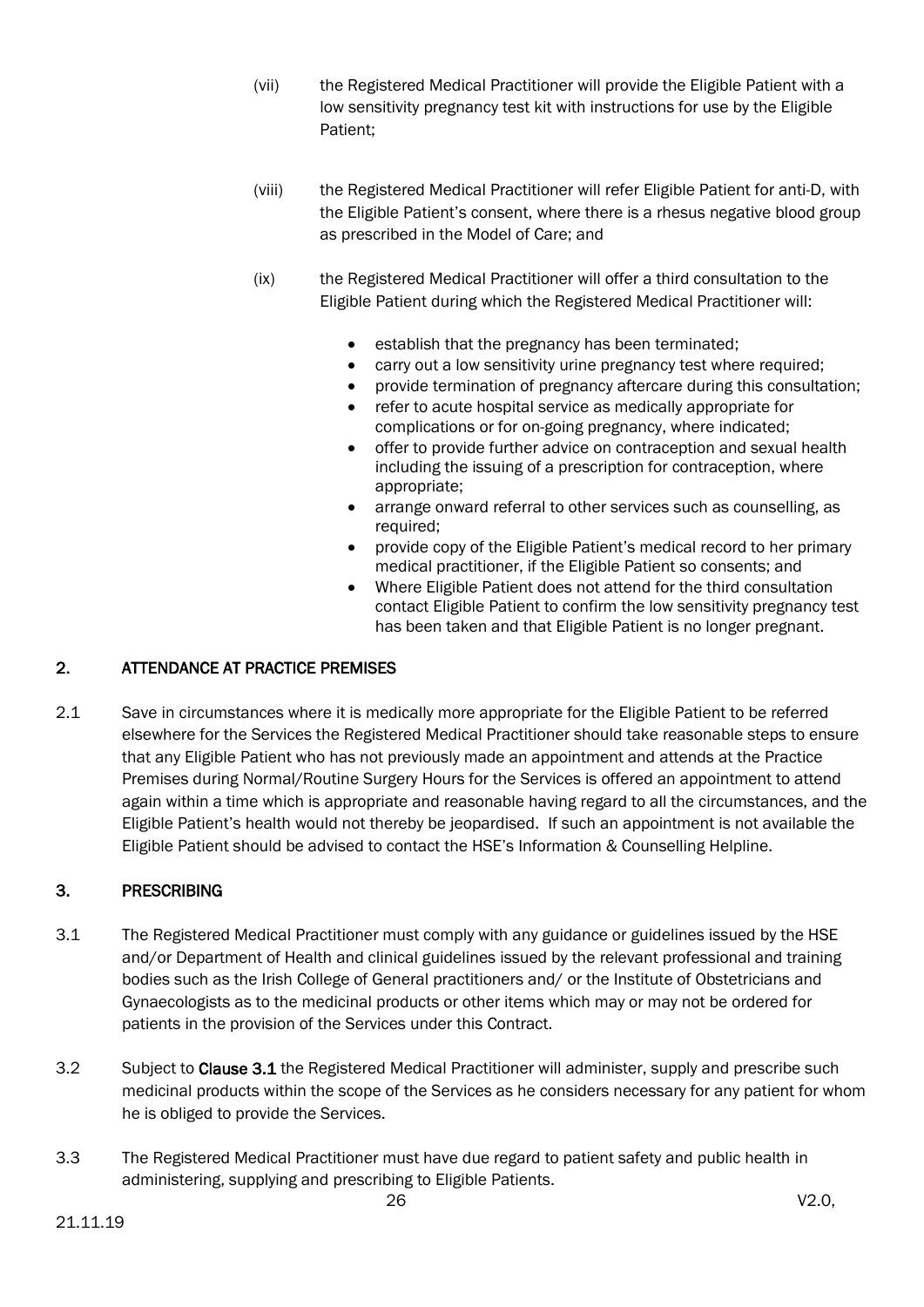3.4 The HSE will make available to the Registered Medical Practitioner stock order forms for the purpose of ordering medicinal products or other items to provide the Services to Eligible Patients. The Registered Medical Practitioner must complete each stock order form in accordance with the required terms and procedures.

The Registered Medical Practitioner must comply with all legal requirements in this regard.

## <span id="page-26-0"></span>4. ADMINISTRATION AND SUPPLY

- 4.1 The Registered Medical Practitioner will administer/supply to any Eligible Patient any medicinal product or other items considered medically necessary by the Registered Medical Practitioner to provide the Services.
- 4.2 The Registered Medical Practitioner will obtain medicinal products or other items for this purpose by completing and submitting a stock order form made available by the HSE to a community pharmacy that has a Community Pharmacy Contractor Agreement with the HSE.
- 4.3 The Registered Medical Practitioner will account for such items and their issue to Eligible Patients on the basis of guidance issued by the HSE.
- 4.4 Where the Registered Medical Practitioner is aware or suspects that an Eligible Patient has suffered an adverse drug reaction, the incident must be reported to the Health Products Regulatory Authority ("HPRA") and a copy of the report recorded and inserted in the Eligible Patient's health file. The report must be completed according to instructions as may be issued by the HPRA and/or the HSE from time to time in accordance with applicable pharmacovigilance and adverse event reporting requirements and/or protocols and/or procedures.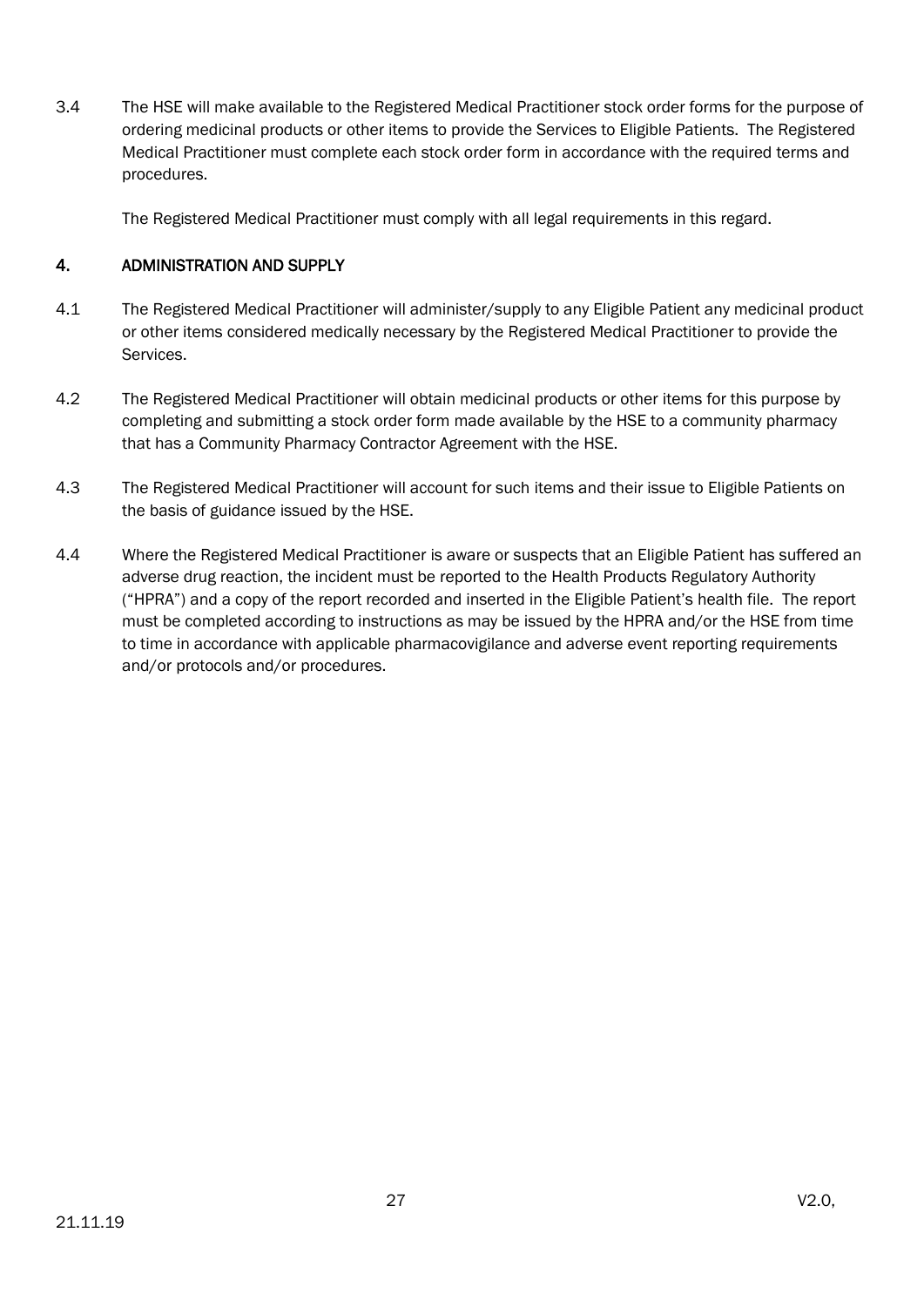## SCHEDULE 2

## <span id="page-27-1"></span><span id="page-27-0"></span>1. FEES AND ALLOWANCES PAYABLE TO REGISTERED MEDICAL PRACTITIONERS

Fees as determined by the Public Service Pay and Pensions Act 2017 (payments in respect of certain services under section 62a of the Health Act 1970) Regulations 2018.

#### Services rendered by a service provider to or on behalf of the Health Service Executive under section 62A of the Act of 1970 for the purpose of Termination of Pregnancy in accordance with the Act of 2018.

| Reference Number | <b>Description</b>                                                                                                                                                                       | Amount |  |  |
|------------------|------------------------------------------------------------------------------------------------------------------------------------------------------------------------------------------|--------|--|--|
| (1)              | (2)                                                                                                                                                                                      | (3)    |  |  |
| 1.               | Patient's first visit for purpose of termination in<br>accordance with the Act of 2018                                                                                                   | €150   |  |  |
| 2.               | Termination of pregnancy in accordance with the Act of<br>2018 which is carried out by service provider, including<br>aftercare                                                          | €300   |  |  |
| З.               | Aftercare visit with service provider where termination<br>of pregnancy in accordance with the Act of 2018 is not<br>carried out by service provider but is carried out in a<br>hospital | €100   |  |  |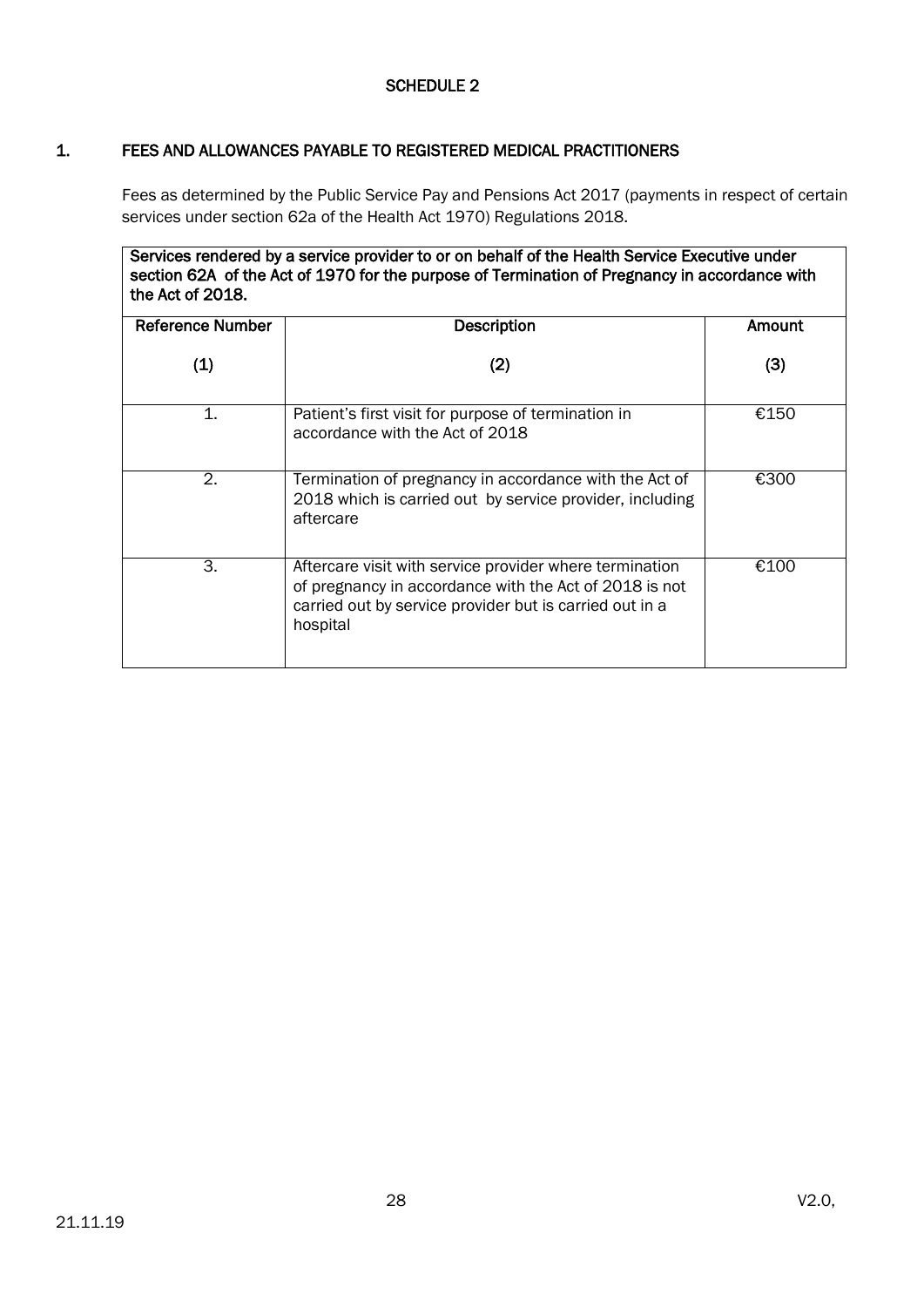## SCHEDULE 3 CONTRACT SUSPENSION, SANCTION AND TERMINATION PROCEDURE

## <span id="page-28-1"></span><span id="page-28-0"></span>1. COMPLAINTS PROCEDURE

- 1.1 The rules of natural justice and fair procedure will apply to this Contract. It is a fundamental and underlying principle of the procedure set out hereunder that any Registered Medical Practitioner who is the subject of a complaint/investigation will have the right to be heard and to set out his own defence. A Registered Medical Practitioner will be entitled to be legally represented or to be represented by his Representative Body. For the avoidance of doubt, this does not impose an obligation on the HSE to either procure or fund legal representation on behalf of any Registered Medical Practitioner.
- 1.2 For the purposes of this Schedule 3 reference to "the HSE" shall mean the HSE acting through the Chief Officer of the relevant Community Health Organisation ("CHO") or such other person as the HSE may designate from time to time.
- 1.3 Where the HSE has reason to believe that the Registered Medical Practitioner has failed to comply with any of the terms of the Contract , it will notify the Registered Medical Practitioner in writing of the reasons for such belief by registered post and inform the Registered Medical Practitioner that it will consider any representations in regard to the matter which may be received by it from the Registered Medical Practitioner, or on behalf of the Registered Medical Practitioner, within one (1) month of the issue of the notification, or such longer period as determined by the HSE on foot of a request from or on behalf of the Registered Medical Practitioner.
- 1.4 The HSE will not consider a complaint relating to an individual living Eligible Patient except where:
	- 1.4.1 it is made by the patient, by a member of her family, or by another person with the written consent of the patient and is in writing and signed by the person making it; and
	- 1.4.2 it is made within six (6) weeks of the event or alleged event, or within such longer period as the Chief Officer of the relevant CHO may determine.
- 1.5 The HSE may, if it is satisfied after consideration of any representations which the Registered Medical Practitioner (or someone on his behalf) has made in regard to the matter and following the conduct of an investigation into the matter, form a view that:
	- 1.5.1 There is no basis for proceeding with the complaint; or
	- 1.5.2 The Registered Medical Practitioner has not complied with the terms of the Contract and if he so thinks fit, either –
		- (a) issue a verbal or written warning to the Registered Medical Practitioner or otherwise communicate appropriately with him; or
		- (b) Request the National Director, Community Operations to establish a committee pursuant to Clause 1.7 of this Schedule 3 for the purpose of examining a complaint or alleged failure to comply with the terms of this Contract.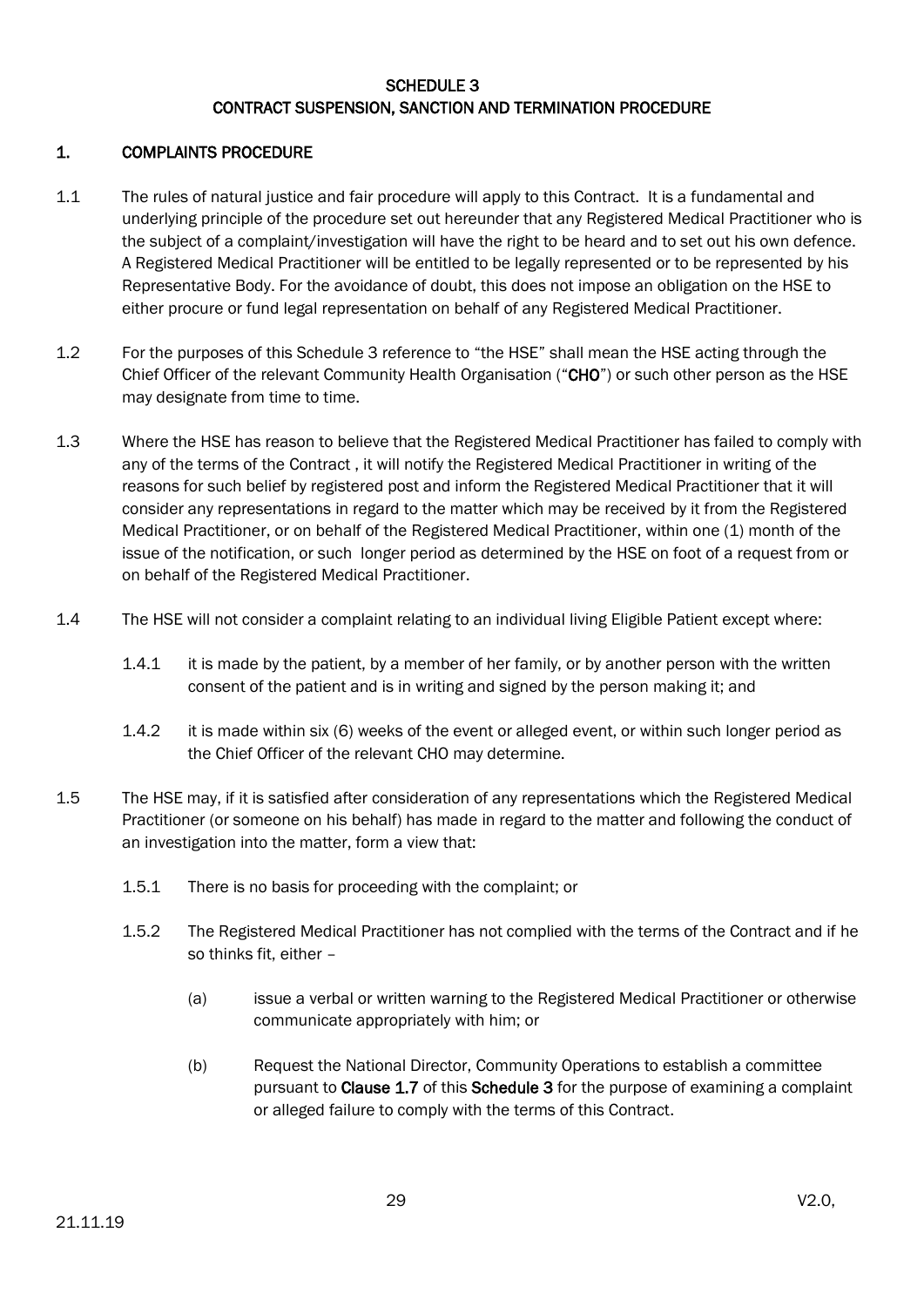- 1.6 A Registered Medical Practitioner in respect of whom the HSE has issued a verbal or written warning pursuant to sub-clause **1.5** of this Schedule 3 may appeal the decision of the HSE to the National Director, Community Operations to review the matter and issue a final determination.
- 1.7 The committee established by the National Director, Community Operations to examine a complaint or alleged failure to comply with the terms of this Contract will consist of:
	- 1.7.1 One person who will be legally qualified (being chairman of the Committee) who will be nominated by the Minister; and
	- 1.7.2 Two persons selected by the National Director, Community Operations in person; and
	- 1.7.3 Two persons nominated by the Registered Medical Practitioner which may include nominations from the Registered Medical Practitioner's Representative Body.
- 1.8 A committee established in accordance with **Clause 1.7** of this **Schedule 3**, will act in accordance with the following rules:
	- 1.8.1 Subject to the provisions of sub-clause 1.8.2 of this Schedule 3, the committee may act notwithstanding any vacancy among its members.
	- 1.8.2 The committee may not act unless the Chairman and at least one of the persons selected by the National Director, Community Operations in person and one of the persons nominated by the Registered Medical Practitioner are present.
	- 1.8.3 The chairman of the committee will convene the first meeting of the committee not less than ten (10) Working Days after the committee is established.
- 1.9 During the conduct of the committee's proceedings, the chairman will have discretion as to the conduct of the proceedings and in particular will:
	- 1.9.1 Decide the order of appearance of persons appearing before the committee;
	- 1.9.2 Permit both the Registered Medical Practitioner concerned and the National Director, Community Operations to appear in person or to be represented and/or assisted by other person(s), which may include legal representation or representation by the Registered Medical Practitioner's Representative Body;
	- 1.9.3 Hear any relevant person(s) who is/are not a party to the proceedings; and
	- 1.9.4 Grant the Registered Medical Practitioner the right to be represented and have prior sight of all allegations and any evidence against the Registered Medical Practitioner and the right to adduce evidence and call witnesses on the Registered Medical Practitioner's own behalf.
- 1.10 Any questions arising before the committee will be decided by the majority of the members of the committee who are present and vote and, in case of an equality of votes on any question, the chairman will have a second or casting vote.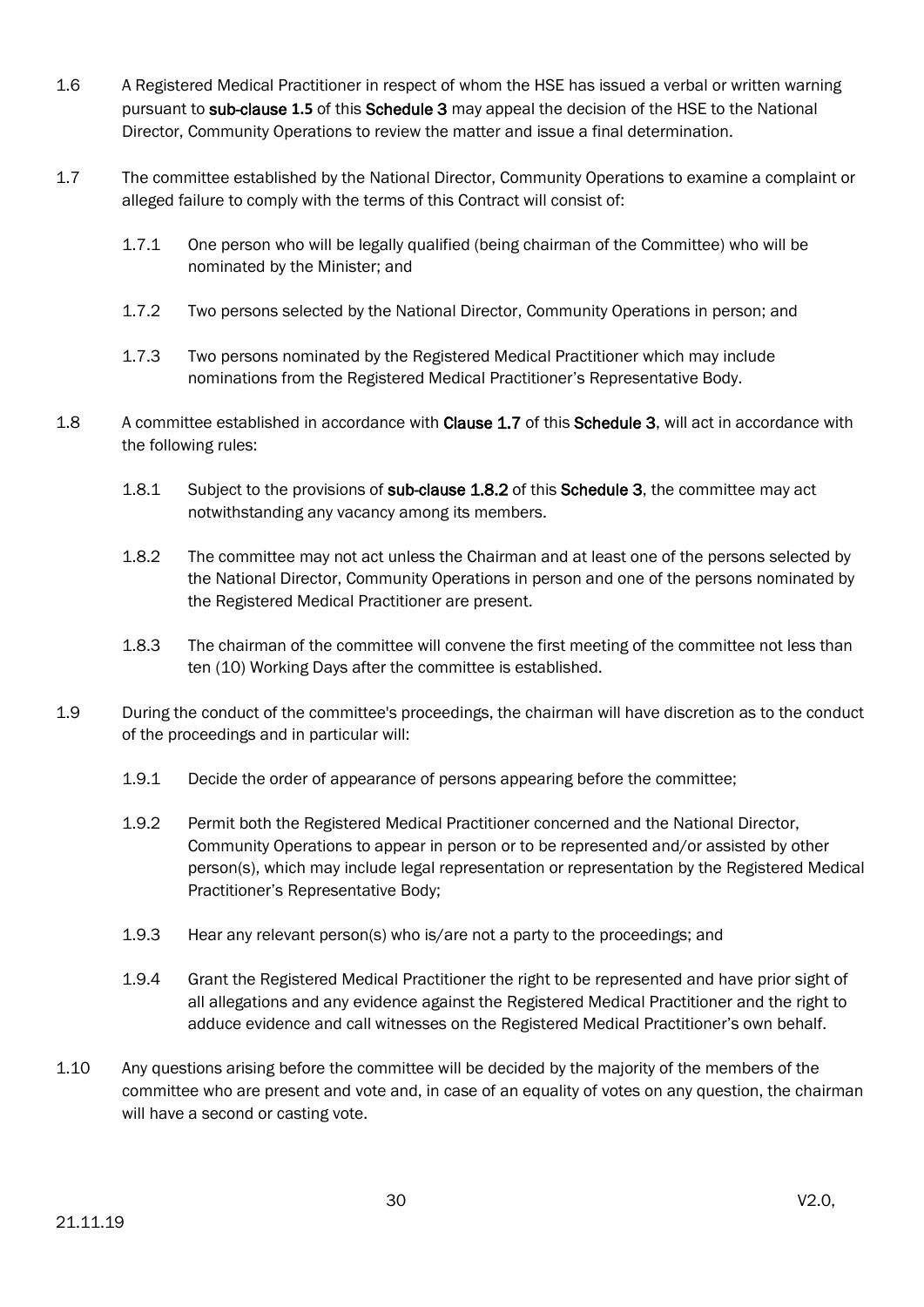- 1.11 The committee will make its recommendations in writing to the National Director, Community Operations who will notify in writing (within seven (7) Working Days) the Registered Medical Practitioner concerned of the recommendations.
- 1.12 A committee will complete its examination of a complaint with all practicable speed. It will ordinarily conclude its deliberations and issue its recommendations within six (6) months of the date of its inaugural meeting unless, in the opinion of the Chairman, exceptional circumstances exist that warrant extending the period of examination. A decision to extend the period of examination is made by the Chairman following consultation with at least one member of the committee nominated by the National Director, Community Operations and one member of the committee nominated by the Registered Medical Practitioner.
- 1.13 Where a committee upholds a complaint, it may:
	- 1.13.1 Recommend to the HSE that the Registered Medical Practitioner should be admonished; and/or
	- 1.13.2 Recommend to the HSE that the Registered Medical Practitioner should undergo specific periods of educational training and/or supervised practice, the cost of which will be borne by the Registered Medical Practitioner; and/or
	- 1.13.3 Recommend to the HSE that a deduction of a specified sum of money should be made from Fees due to the Registered Medical Practitioner under this Contract; and/or
	- 1.13.4 Recommend termination of the Contract between the HSE and the Registered Medical Practitioner.
- 1.14 Where the committee recommends the termination of the Contract, the National Director, Community Operations will notify in writing (within seven (7) Working Days of receipt of the Committee's recommendation) the Registered Medical Practitioner concerned that the Contract will be terminated on behalf of the HSE after the expiration of a period of fifteen (15) Working Days. The National Director, Community Operations may where appropriate notify in writing the Registrar of the Irish Medical Council of the recommendation of the Committee and will on request from the Registrar supply such particulars as may be necessary for the Council to consider the matter.
- 1.15 The Registered Medical Practitioner in relation to whom a recommendation has been made under Clause 1.14 of this Schedule 3 may request the Director General to issue a direction to the National Director, Community Operations in person in relation to that recommendation as detailed in **Clauses** 1.17 of this Schedule 3.
- 1.16 A request under Clause 1.15 of this Schedule 3 will be submitted in writing to the Director General either by the Registered Medical Practitioner concerned or on his behalf and shall specify the grounds on which the Registered Medical Practitioner requests the Director General to issue a direction in person to the National Director Community Operations. The Director General shall notify the National Director, Community Operations in person of the receipt of such request.
- 1.17 Where a request is made to the Director General under Clause 1.15 of this Schedule 3, the Director General may consult with two members of the HSE's Management Team (not being the National Director Community Operations) and one of whom being a Medical Practitioner. The Director General in person may give to the National Director, Community Operations a direction (being a direction to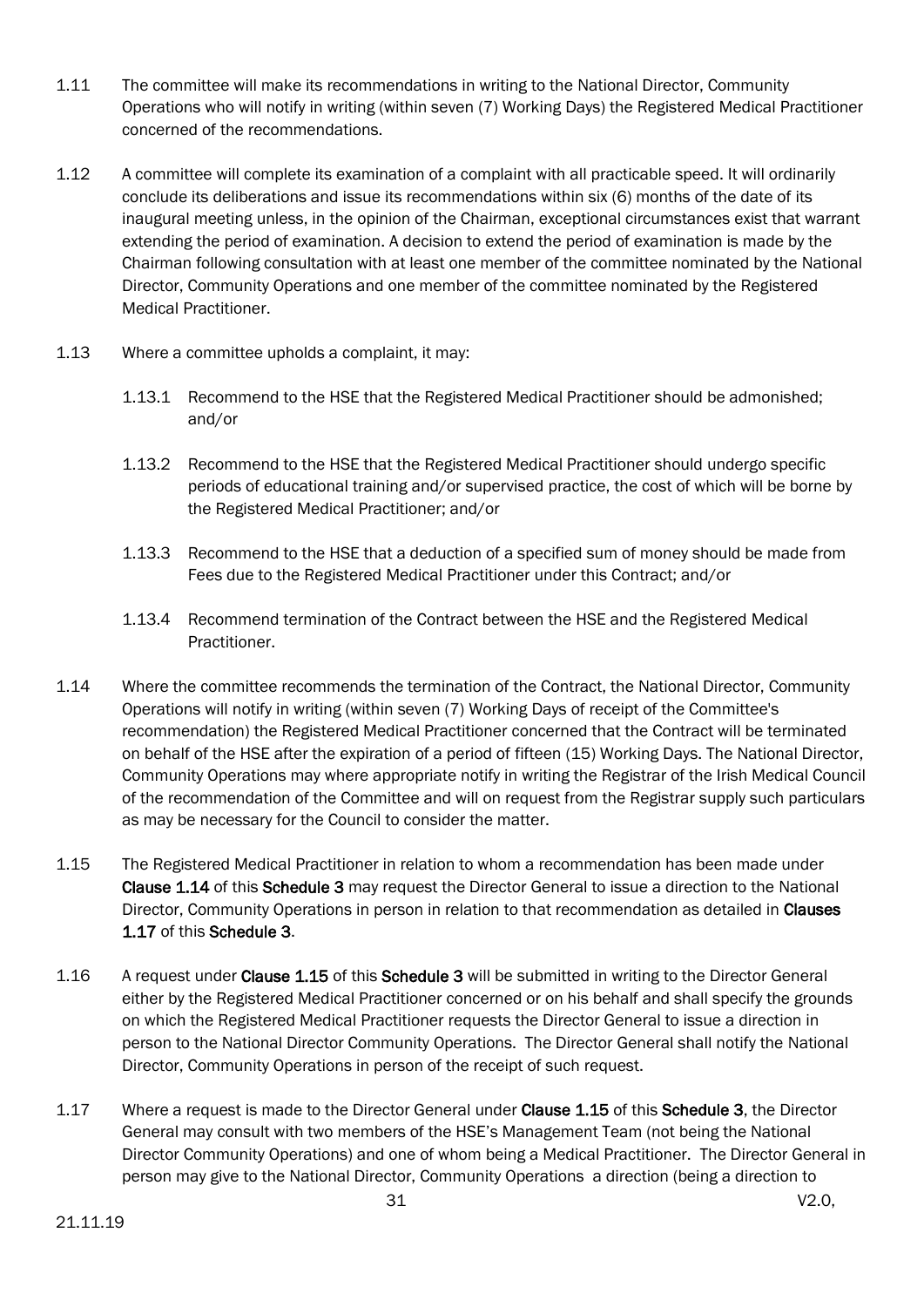comply with the recommendation of the committee) or such other direction (being a direction to reduce the severity of sanction or overturn the recommendation of the Committee) as the Director General considers appropriate. The National Director, Community Operations shall comply with any such direction.

## <span id="page-31-0"></span>2. SUSPENSION OF CONTRACT

Where the National Director Community Operations, following consultation with two members of the HSE's Leadership Team other than the Director General and one of whom being a Medical Practitioner, is satisfied that the care of patient(s) is placed in jeopardy, he may, in accordance with this **Clause 2,** suspend the operation of a Registered Medical Practitioner's Contract pending investigation of a complaint under the preceding paragraphs. In such circumstances, the Committee referred to in Clause **1.7** to this Schedule 3 will in all cases meet to consider the matter on a date not later than three (3) weeks from the date of the suspension.

## <span id="page-31-1"></span>3. AUTOMATIC TERMINATION

For the avoidance of doubt, the Contract will terminate in the case of the Registered Medical Practitioner reaching the age of seventy two (72) Years.

## <span id="page-31-2"></span>4. TERMINATION BY REGISTERED MEDICAL PRACTITIONER ON NOTICE

The Registered Medical Practitioner may terminate this Contract on giving three months' notice in writing of his intention to terminate (or such shorter period as may be accepted by the HSE).

## <span id="page-31-3"></span>5. TERMINATION BY HSE FOR DEFAULT

- 5.1 The National Director, Community Operations will be entitled to terminate this Contract without consequential liability to the Registered Medical Practitioner with immediate effect if he is satisfied that it is appropriate to do so if:
	- 5.1.1 It has been established on foot of a determination by a competent Medical Practitioner nominated by the HSE, following consultation with the Registered Medical Practitioner, that the Registered Medical Practitioner is suffering from permanent infirmity of mind or body that impedes the Registered Medical Practitioner's ability to carry out the Services. Where a dispute exists as to the findings of the medical examiner or where a conflicting medical opinion is provided to the HSE by a competent medical examiner on behalf of the Registered Medical Practitioner, the HSE will refer the Registered Medical Practitioner to an independent medical examiner and will take the findings of this medical examiner into consideration in arriving at its final conclusion.
	- 5.1.2 The Registered Medical Practitioner is removed from the register maintained by the Irish Medical Council or from the register of an equivalent authority in any jurisdiction.
	- 5.1.3 The Registered Medical Practitioner has had conditions attached to his registration by the Irish Medical Council pursuant to Section 71(c) of the Act of 2007 (including restrictions on the practice of medicine that may be engaged in by the practitioner).
	- 5.1.4 The Registered Medical Practitioner has had his registration suspended pursuant to Section 60 or 71(e) the Act of 2007 or otherwise;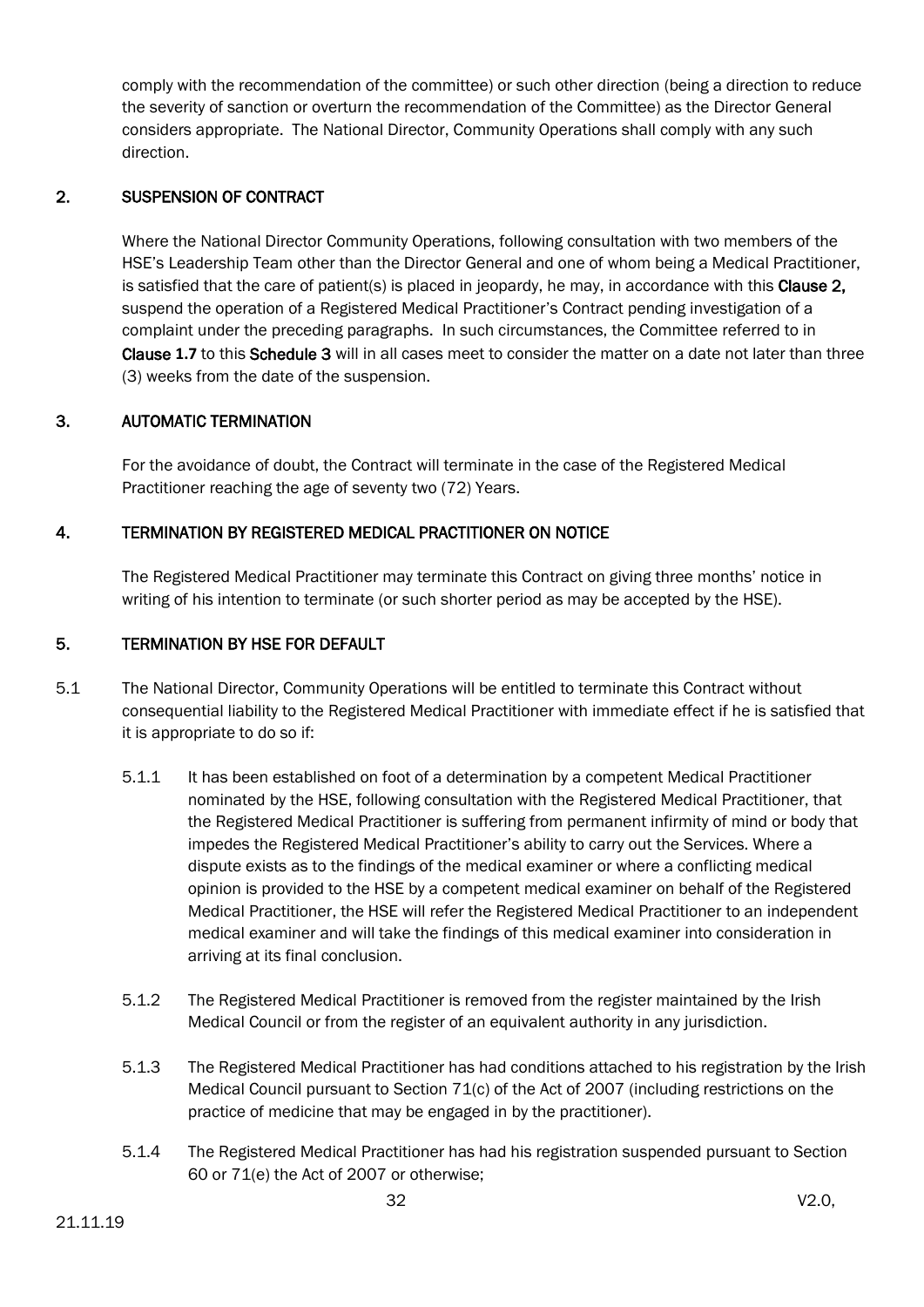- 5.1.5 The Registered Medical Practitioner has been found guilty by a court of law or has pled guilty to committing any fraudulent act or any indictable offence or gross negligence.
- 5.1.6 The Registered Medical Practitioner takes up full-time employment with the HSE or within the wider public sector, and the HSE, following a review of the circumstances, decides in its sole discretion that a conflict of interest situation exists.
- 5.2 A Registered Medical Practitioner in respect of whom a decision has been made by the National Director, Community Operations in accordance with Clause 5.1 of this Schedule 3 will be entitled to request a referral of this decision to a committee. The composition of the committee will be as outlined in Clause 1.7 of this Schedule 3. Where applicable, the rules governing the committee are as outlined in Clauses 1.8, 1.9 and 1.10 of this Schedule 3.
- 5.3 The Committee will give full consideration to the matter and issue a final written determination to the Parties.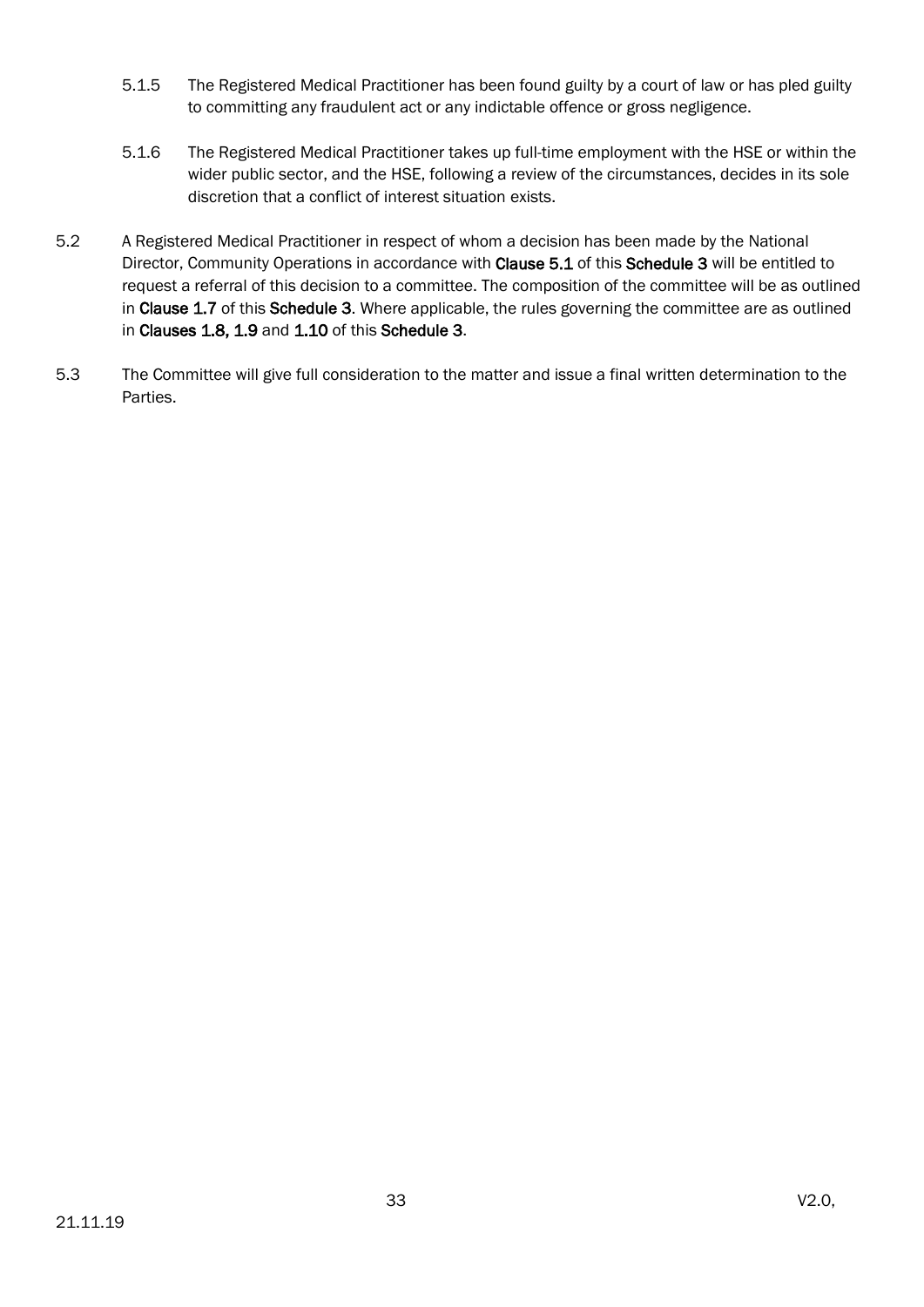## SCHEDULE 4 DISPUTE RESOLUTION PROCEDURE

## <span id="page-33-1"></span><span id="page-33-0"></span>1. DISPUTE RESOLUTION GENERALLY

- 1.1 Disputes relating to routine or minor administrative matters should be capable of being resolved without recourse to a formal Dispute Resolution Procedure.
- 1.2 The Parties to this Contract will use their best endeavours to communicate and cooperate with each other with a view to resolving in good faith any matters in dispute arising between them concerning the operation of this Contract or provision of the Services.

## <span id="page-33-2"></span>2. SCOPE OF SCHEDULE 4

- 2.1 The procedure set out in this Schedule 4 (in particular under Section 3 hereunder) will apply to the operation of this Contract as it impacts on the rights and obligations of the Parties thereto only and will not apply to:
	- 2.1.1 Any matter the subject of an investigation under and in accordance with Schedule 3.
	- 2.1.2 Any matter in respect of which any part of this process has already been invoked or in respect of which judicial proceedings are being pursued by either Party.
	- 2.1.3 Any matter in respect of which a mediation process, third party arbitration or judicial proceedings are being pursued by either Party.
	- 2.1.4 Any matter that gives rise to a dispute in respect of which:
		- (a) the Parties have previously been involved in a mediation process where an agreed outcome was reached; or
		- (b) either Party has had the matter in dispute determined through a third party arbitration or similar dispute resolution processes, or through judicial proceedings
	- 2.1.5 Any matter in respect of which this process was not invoked within three years of the matter in dispute arising.

#### <span id="page-33-3"></span>3. DISPUTE RESOLUTION PROCEDURE

#### 3.1 Informal Discussions.

Every effort will be made by the Parties to resolve the matter in dispute through an informal process to obviate the need for the formal dispute resolution procedure described hereunder.

#### 3.2 Senior Manager Review.

Where informal attempts have not resolved the matter in dispute, details should be submitted in writing by the Registered Medical Practitioner to the HSE Senior Manager responsible for the particular area or service. The HSE Senior Manager responsible will, within four (4) weeks from receipt of correspondence, review the matter in dispute and issue a response in writing to the Registered Medical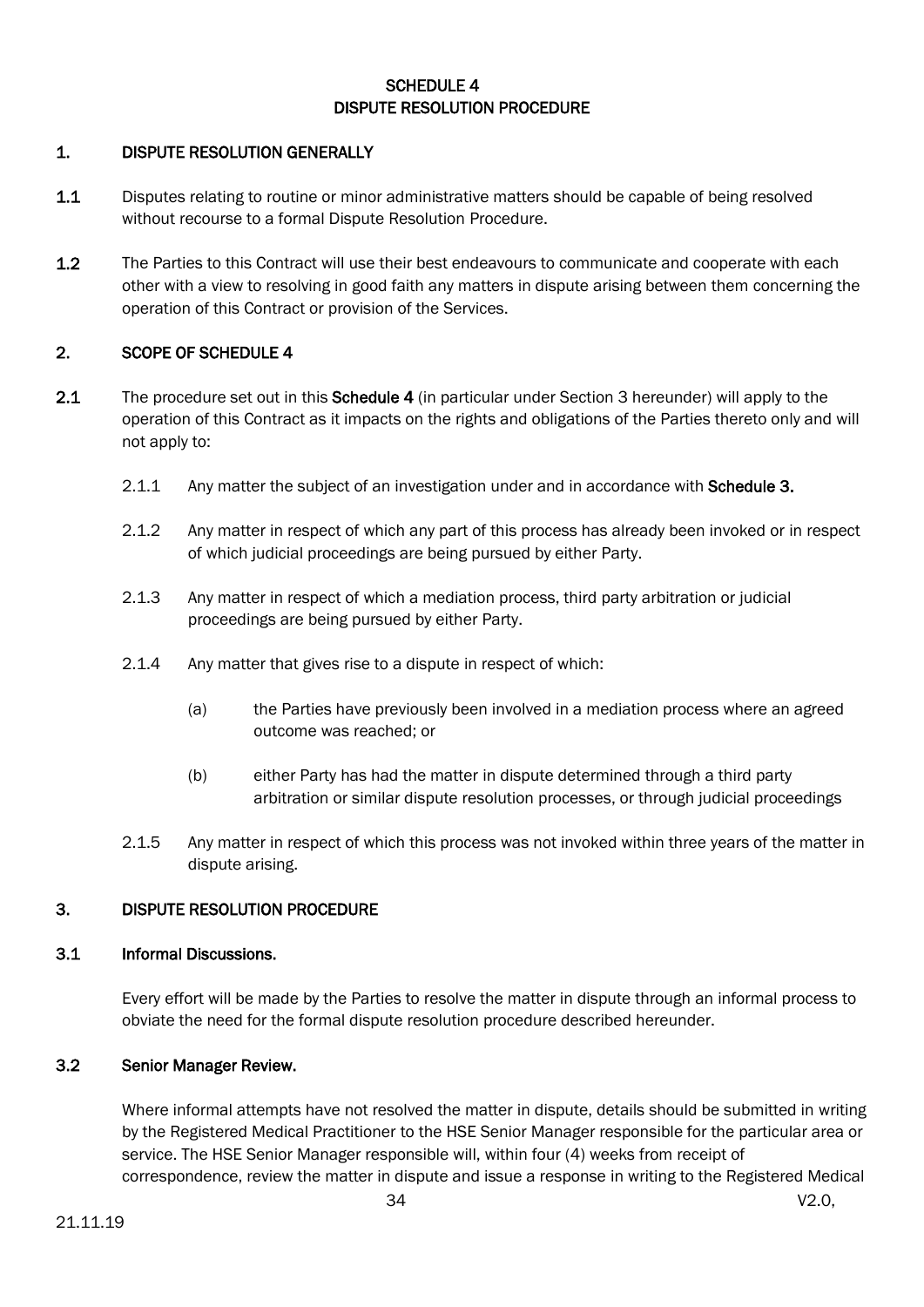Practitioner. Where the HSE Senior Manager is unable to complete this review within four (4) weeks, he will, before the end of the specified four (4) weeks, write to the Registered Medical Practitioner explaining the reason for the delay and indicating when the review will be completed. Such delays will not be for a period greater than four (4) weeks, save where the Parties agree otherwise.

## 3.3 Delegated Officer Review.

- 3.3.1 Where, in the opinion of the Registered Medical Practitioner, the matter in dispute has not been resolved to his satisfaction by the Senior Manager, the Registered Medical Practitioner may then submit comprehensive details of his complaint or dispute to the Officer nominated specifically under the escalation procedure to manage such matters (hereinafter referred to as the "Delegated Officer"). The Delegated Officer will in all instances be senior in grade to the HSE Senior Manager who carried out the initial formal review of the matter in dispute and will not have had any direct prior involvement in the matter in dispute. The referral to the Delegated Officer will be accompanied by all relevant documentation, including copies of all correspondence between the Registered Medical Practitioner and the HSE in relation to the matter in dispute.
- 3.3.2 Delegated Officers are responsible for the following areas:
	- Area 1 Donegal, Sligo, Leitrim, Cavan, Monaghan
	- **Area 2 Galway, Roscommon, Mayo**
	- **Area 3 Clare, Limerick, North Tipperary**
	- **Area 4 Kerry, Cork**
	- Area 5 South Tipperary, Carlow, Kilkenny, Waterford, Wexford
	- Area 6 East Wicklow, Dun Laoghaire, Dublin South East
	- Area 7 Kildare, West Wicklow, Dublin South West, Dublin South City, Dublin West
	- Area 8 Laois, Offaly, Longford, Westmeath, Louth, Meath
	- Area 9 Dublin North, Dublin Central, Dublin North West
	- **Primary Care Reimbursement Services**
	- National Contracts Office
- 3.3.3 The Delegated Officer will, within five (5) Working Days of the matter in dispute being received by him, confirm in writing to both Parties, that his review has commenced. The Delegated Officer may interview the Registered Medical Practitioner (or, as applicable, the Registered Medical Practitioner's Staff, Qualified Persons, or locum medical practitioners), HSE staff or other individuals, as appropriate. The Delegated Officer will generally notify the Registered Medical Practitioner and the HSE Officer(s) of his determination within four (4) weeks from the date that the Delegated Officer informed the Parties that the review has commenced, which will in all cases be within five (5) Working Days of the matter in dispute being referred to him. Where the Delegated Officer is unable to complete this review within this timeframe, he will, before the expiration of the four (4) week period, write to the Registered Medical Practitioner explaining the reason for the delay and indicating when the review will be completed.
- 3.3.4 If a matter in dispute is resolved by the Delegated Officer, a written memorandum, (a "Memorandum of Resolution"), will be prepared jointly and signed by both the HSE and the Registered Medical Practitioner. The Memorandum of Resolution will confirm that the resolution is in full and final settlement of the dispute, will record all matters in issue and all material factual details of the dispute and the terms of resolution. A copy of the Memorandum of Resolution will be supplied to both the Registered Medical Practitioner and the relevant HSE Officer(s).